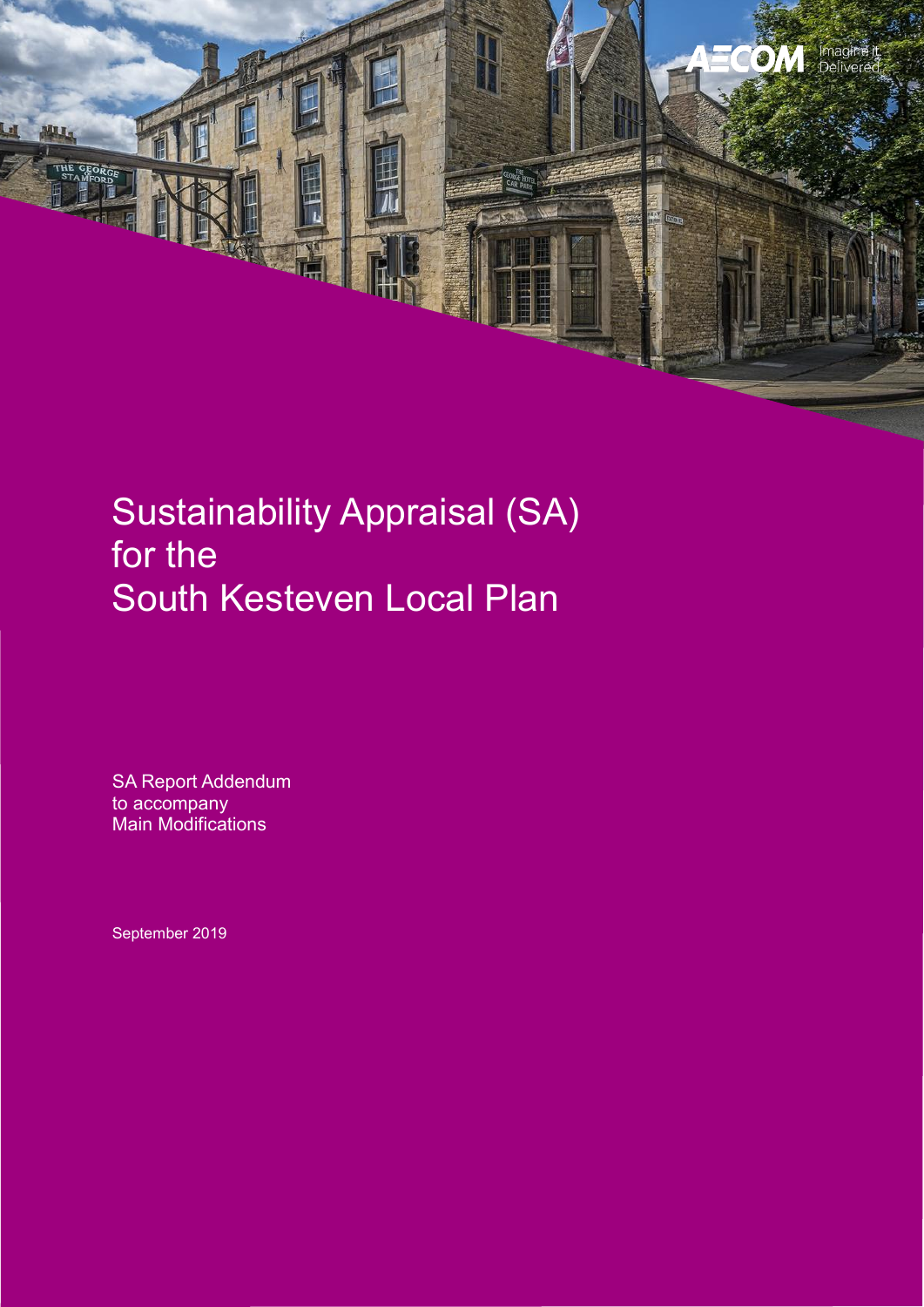#### Quality information

| <b>Prepared by</b>   | Checked by         | <b>Approved by</b>        |  |
|----------------------|--------------------|---------------------------|--|
| Nick Chisholm-Batten | Alastair Peattie   | Steve Smith               |  |
| Associate Director   | Associate Director | <b>Technical Director</b> |  |

#### Revision History

| <b>Revision</b> | <b>Revision date</b>               | <b>Details</b>          | <b>Authorized</b>                  | <b>Name</b>                     | <b>Position</b>       |
|-----------------|------------------------------------|-------------------------|------------------------------------|---------------------------------|-----------------------|
| V4.0            | 11 <sup>th</sup> September<br>2019 | Consultation<br>version | 11 <sup>th</sup> September<br>2019 | Nick Chisholm-<br><b>Batten</b> | Associate<br>Director |
|                 |                                    |                         |                                    |                                 |                       |
|                 |                                    |                         |                                    |                                 |                       |
|                 |                                    |                         |                                    |                                 |                       |

#### Prepared for:

South Kesteven District Council

#### Prepared by:

AECOM Infrastructure and Environment Limited 3rd Floor, Portwall Place Portwall Lane Bristol BS1 6NA United Kingdom

T: +44 117 901 7000 aecom.com

© 2019 AECOM Infrastructure and Environment Limited. All Rights Reserved.

This document has been prepared by AECOM Limited ("AECOM") for sole use of our client (the "Client") in accordance with generally accepted consultancy principles, the budget for fees and the terms of reference agreed between AECOM and the Client. Any information provided by third parties and referred to herein has not been checked or verified by AECOM, unless otherwise expressly stated in the document. No third party may rely upon this document without the prior and express written agreement of AECOM.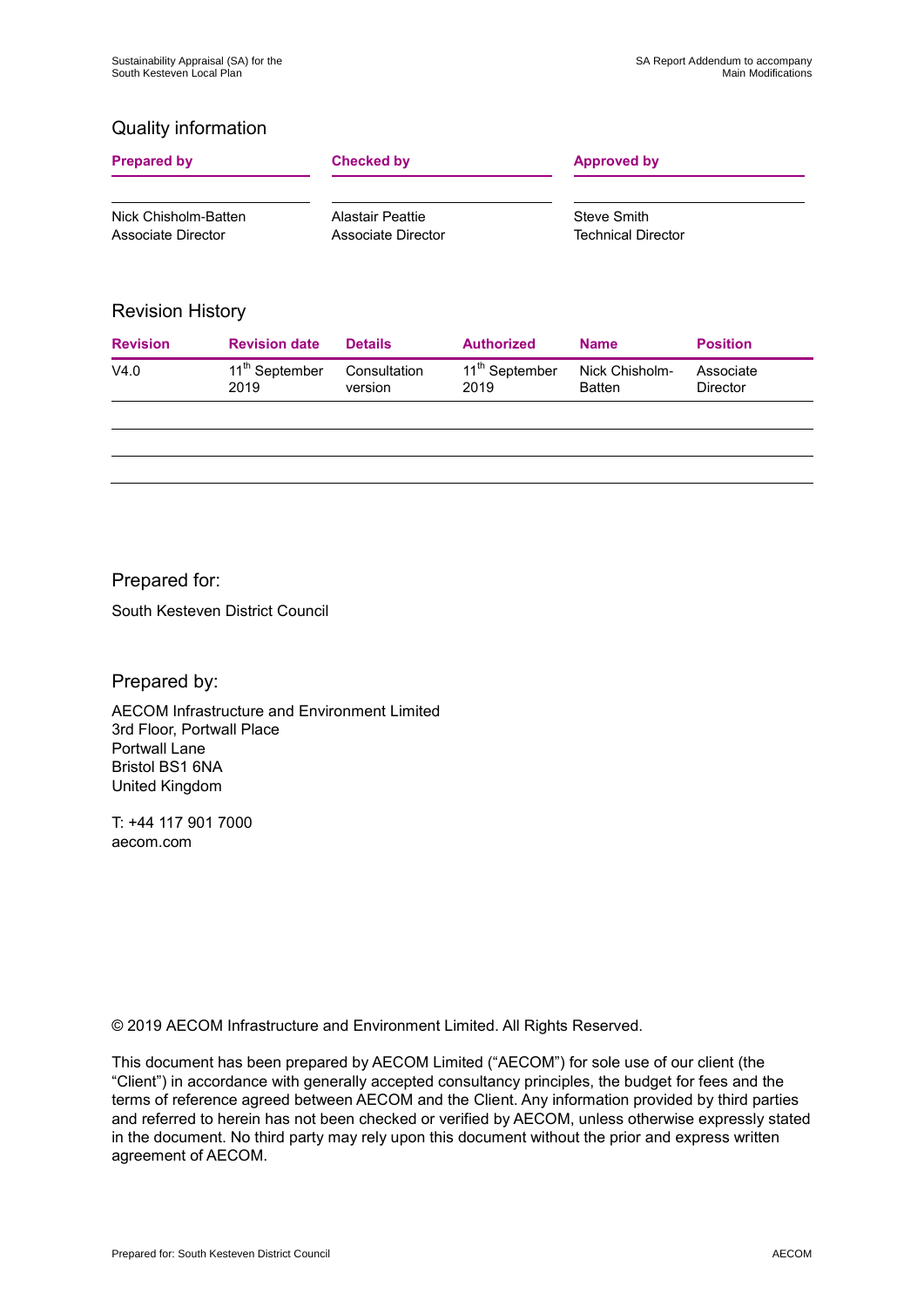### **Table of Contents**

| 5. |  |
|----|--|
|    |  |
|    |  |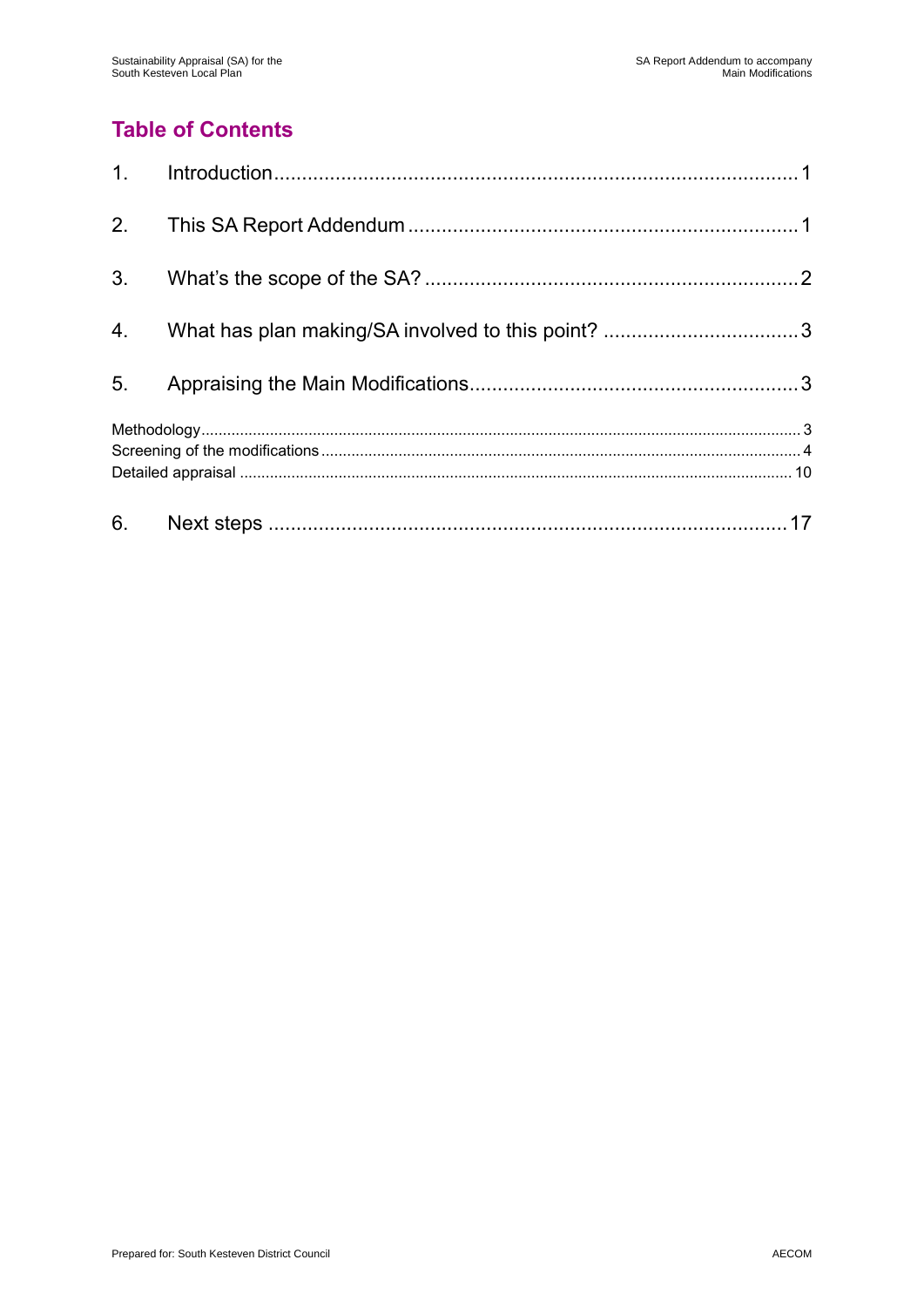*This page is intentionally blank.*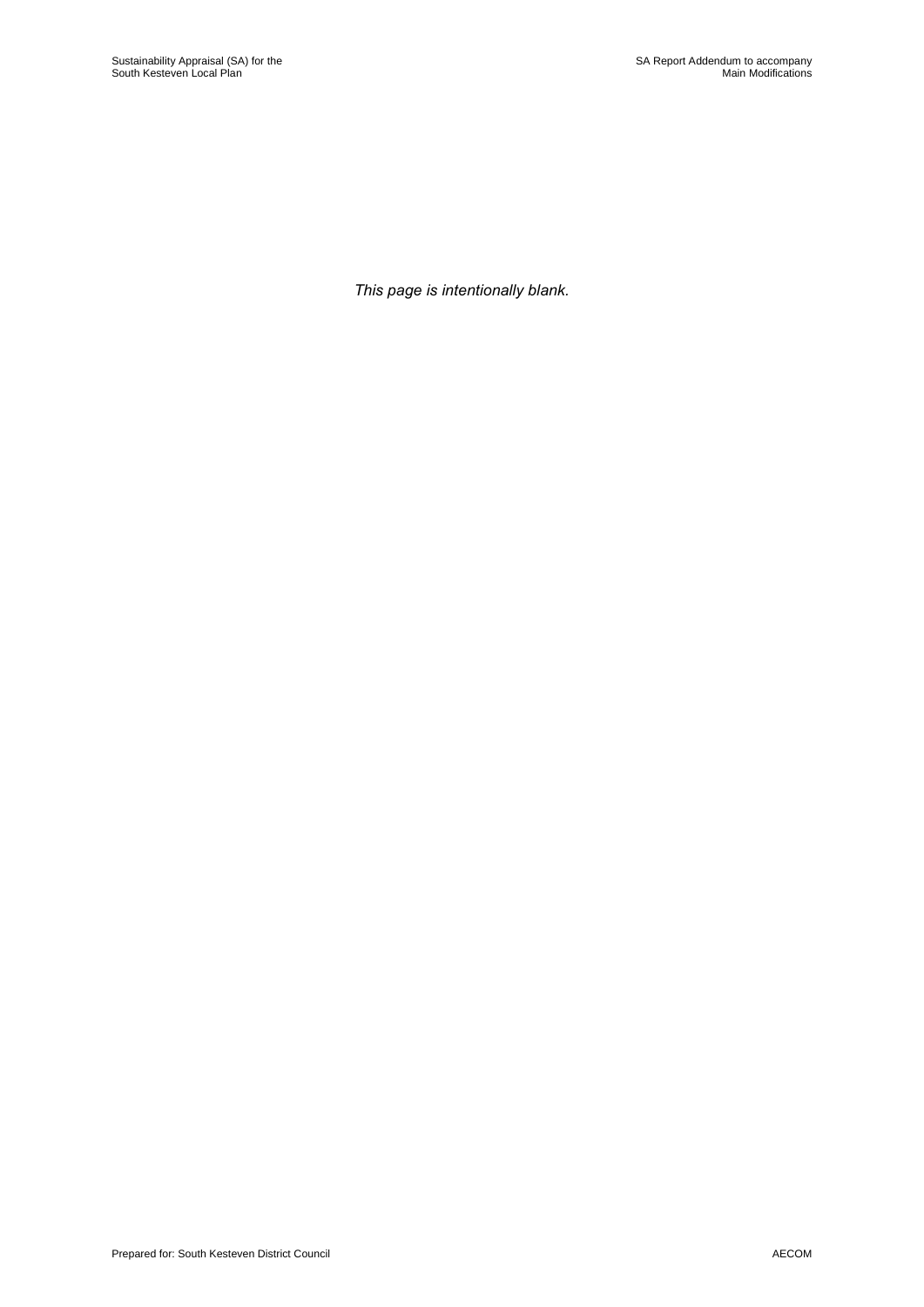## **1. Introduction**

- 1.1 South Kesteven District Council is currently preparing a new Local Plan to replace the existing planning policies in the South Kesteven Local Development Framework Core Strategy and Site Allocation and Policies Development Plan Document, as well as the remaining 'saved' policies from the 1995 South Kesteven Local Plan. The new Local Plan, which will cover the period to 2036, will be the key planning policy document for the District and will guide decisions on the use and development of land.
- 1.2 The plan is at an advanced stage of preparation. South Kesteven District Council submitted the Local Plan and accompanying SA Report to the Secretary of State for Communities and Local Government on 15<sup>th</sup> January 2019.
- 1.3 The Local Plan has since then been the focus of examination hearings (undertaken in May 2019). During the hearings, the Inspector gave his preliminary views on the matters discussed and indicated that modifications would need to be made to the Plan. Further to the Main Modifications suggested and scheduled by South Kesteven District Council, the Inspector proposed a number of prospective additional Main Modifications based on the consideration of the evidence he had seen and heard.
- 1.4 The Main Modifications are scheduled to be published for public consultation in September 2019.

## **2. This SA Report Addendum**

- 2.1 The Local Plan is being developed alongside a process of Sustainability Appraisal (SA), a legally required process that aims to ensure that the significant effects of an emerging draft plan (and alternatives) are systematically considered and communicated. It is a requirement that SA is undertaken in line with the procedures prescribed by the Environmental Assessment of Plans and Programmes Regulations (the 'SEA Regulations') 2004.
- 2.2 The aim of this SA Report Addendum is essentially to present information on the proposed modifications, and alternatives where appropriate, with a view to informing the current consultation and subsequent plan finalisation.
- 2.3 In order to achieve this aim, this SA Report Addendum sets out the SA findings in relation to the Main Modifications proposed alongside the Local Plan since submission.

*N.B. This report is known as an SA Report 'Addendum' on the basis that it is an Addendum to the SA Report published/submitted in 2018. Whilst the focus of this report is on proposed modifications (and alternatives), there is a need to bear in mind that the proposed modifications will (if taken forward) be implemented alongside the rest of the Local Plan, i.e. that part which is not set to be modified. For this reason, explicit consideration is also given to the effects of the Local Plan as modified (i.e. the cumulative effects of the proposed modifications and the rest of the Local Plan as submitted).*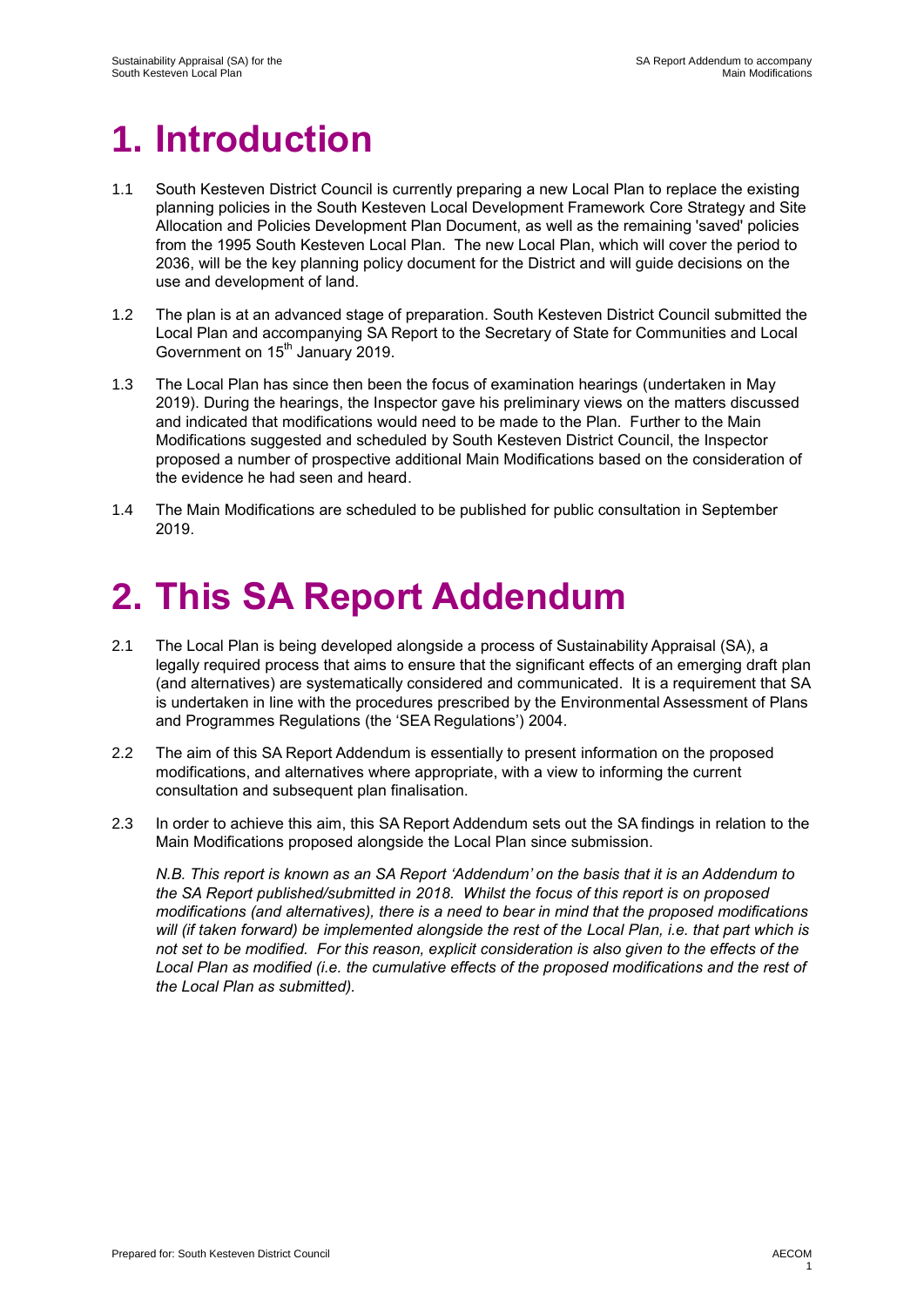## **3. What's the scope of the SA?**

### **The SA Framework**

3.1 The scope of SA work, with respect to the South Kesteven Local Plan, is introduced within the Proposed Submission version of the SA Report published in June 2018. Essentially, the scope is reflected in a list of sustainability objectives, which collectively provide a methodological 'framework' for appraisal. The SA objectives are listed below in **Table 3.1**. It has not been necessary to update the SA framework for the purposes of this appraisal.

| <b>SA theme</b>                       | <b>SA objective</b>                                                                                                                                                                                                                                                                                                                                                                                                                                    |
|---------------------------------------|--------------------------------------------------------------------------------------------------------------------------------------------------------------------------------------------------------------------------------------------------------------------------------------------------------------------------------------------------------------------------------------------------------------------------------------------------------|
| Biodiversity and<br>geodiversity      | • To protect/enhance the District's Natural assets and biodiversity                                                                                                                                                                                                                                                                                                                                                                                    |
| Natural resources                     | • Conserve water resources, ensure no deterioration and promote<br>improvements in water quality.<br>• Maintain air quality within the District.<br>• Maximise the use of previously developed land.<br>• Ensure development utilises land with the lowest agricultural value first.<br>• Minimise waste and encourage the re<br><u>Euse</u> , recycling and recovery of<br>waste materials.                                                           |
| Climate change                        | • Support climate change mitigation through sustainable design and by<br>reducing greenhouse gas emissions, improving energy efficiency and<br>developing renewable energy solutions.<br>• Reduce the risk of, and damage arising from, flooding.                                                                                                                                                                                                      |
| Historic environment<br>and landscape | • Conserve and enhance the historic environment, heritage assets and their<br>settings.<br>• Protect and enhance the character and appearance of the local landscape<br>and townscape and ensures new development is of a high quality design<br>which reflects local distinctiveness                                                                                                                                                                  |
| Population and<br>communities         | • Ensure that the housing needs of all groups in society are met through the<br>provision of decent, appropriate and affordable housing.<br>• Improve the quality and accessibility of social and community services and<br>facilities to meet the needs of residents and visitors.<br>• Reduce the need to travel and promote necessary infrastructure<br>improvements and sustainable modes of transport (walking, cycling and<br>public transport). |
| Health and wellbeing                  | • Improve the quantity and quality of publicly accessible open and natural<br>green space and promote strategic green infrastructure networks to link to<br>it.<br>• Promote communities which encourage and support physical activity and<br>healthy lifestyles.<br>• Create safe places for people to live in, work in and visit through the<br>design and location of new development.                                                              |
| Employment                            | • Create and improve access to high quality employment and training<br>opportunities for everyone.<br>• Improve the efficiency, competitiveness, vitality and viability of the local<br>economy, including the rural economy and town centres                                                                                                                                                                                                          |

#### **Table 3.1: The SA framework**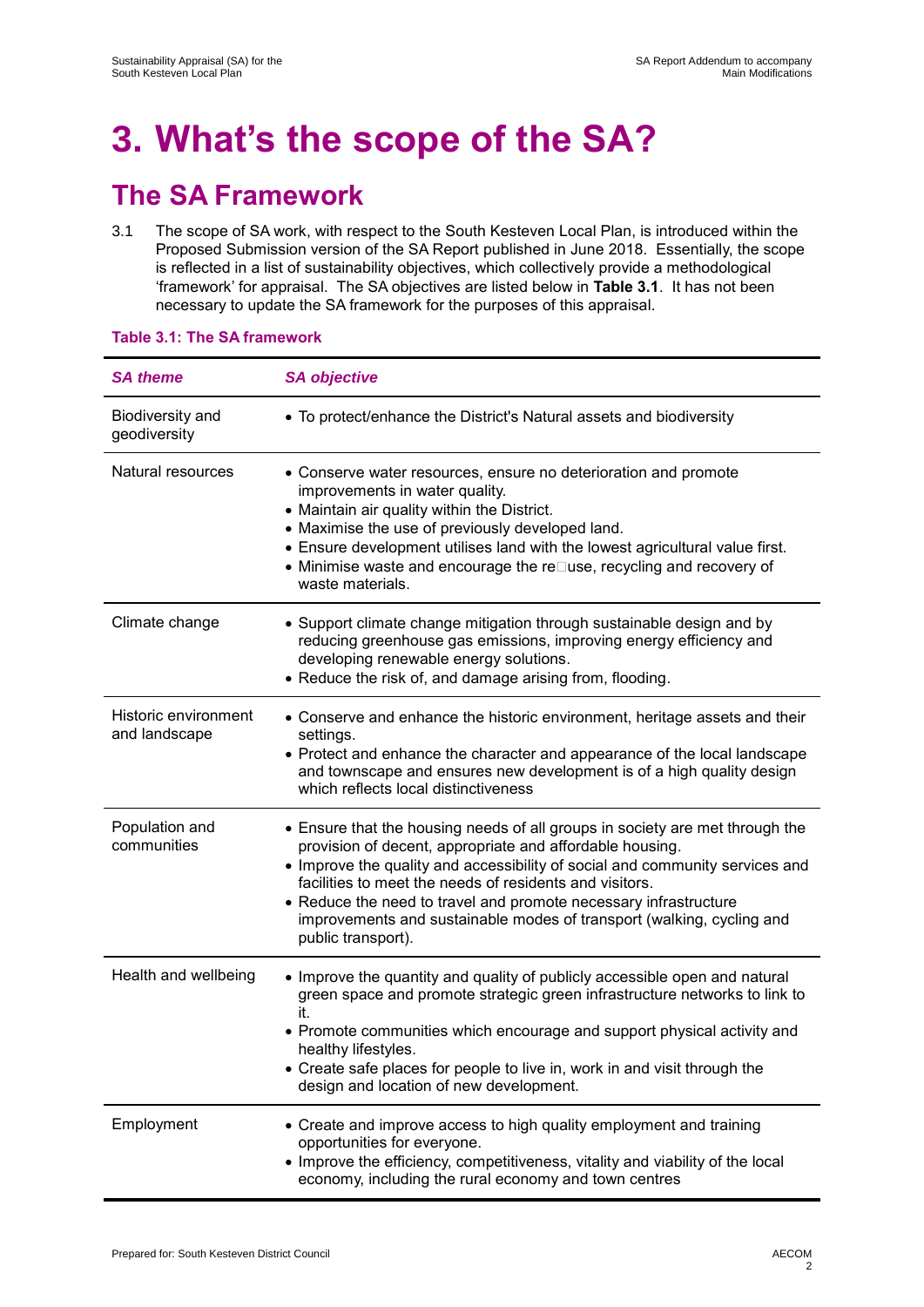## **4. What has plan making/SA involved to this point?**

- 4.1 The Local Plan-making/SA process has been ongoing for a number of years, as explained within the section of the SA Report (2018) that answers the question: '*What has plan-making / SA involved up to this point?*'
- 4.2 At the current time, rather than revisit the whole process to date there is a need to explain the SA work undertaken subsequent to the examination hearings, which led to the development of proposed modifications.

# **5. Appraising the Main Modifications**

### **Methodology**

- 5.1 The focus of the appraisal is on the proposed modifications (given that it is the Main Modifications that are currently the focus of consultation); however, explicit consideration is also given to the effects of the Local Plan as modified (i.e. the cumulative effects of the proposed modifications and the rest of the Local Plan as submitted).
- 5.2 The current appraisal identifies and evaluates 'likely significant effects' of certain proposed modifications on the baseline, drawing on the sustainability topics/objectives identified through scoping (see Table 3.1) as a methodological framework. To reiterate, the SA themes are as follows:
	- Biodiversity and geodiversity
	- Natural resources
	- Climate change
	- Historic environment and landscape
	- Population and communities
	- Health and wellbeing
	- Employment
- 5.3 The updates to the Local Plan since submission comprise in the region of additional 78 modifications. As such the first task is to consider proposed modifications in turn, with a view to identifying those that require detailed consideration through the SA. Those which have been identified as requiring more in-depth consideration are then subsequently appraised in detail. The detailed appraisal considers the likely impact of the change in policy and where relevant, compares the change against the appraisal that has already been undertaken and reported in previous SA reports.
- 5.4 Assumptions are made cautiously, and explained within the text. The aim is to strike a balance between comprehensiveness and conciseness/accessibility to the non-specialist. In many instances, given reasonable assumptions, it is not possible to predict significant effects, but it is possible to comment on effects in more general terms.
- 5.5 It is important to note that effects are predicted taking account of the criteria presented within Schedule 1 of the SEA Regulations. So, for example, account is taken of the probability, duration, frequency and reversibility of effects as appropriate. Cumulative effects are also considered, i.e. effects that become apparent once the effects of the Local Plan are considered in a wider context (i.e. recognising that it will not be implemented 'in a vacuum').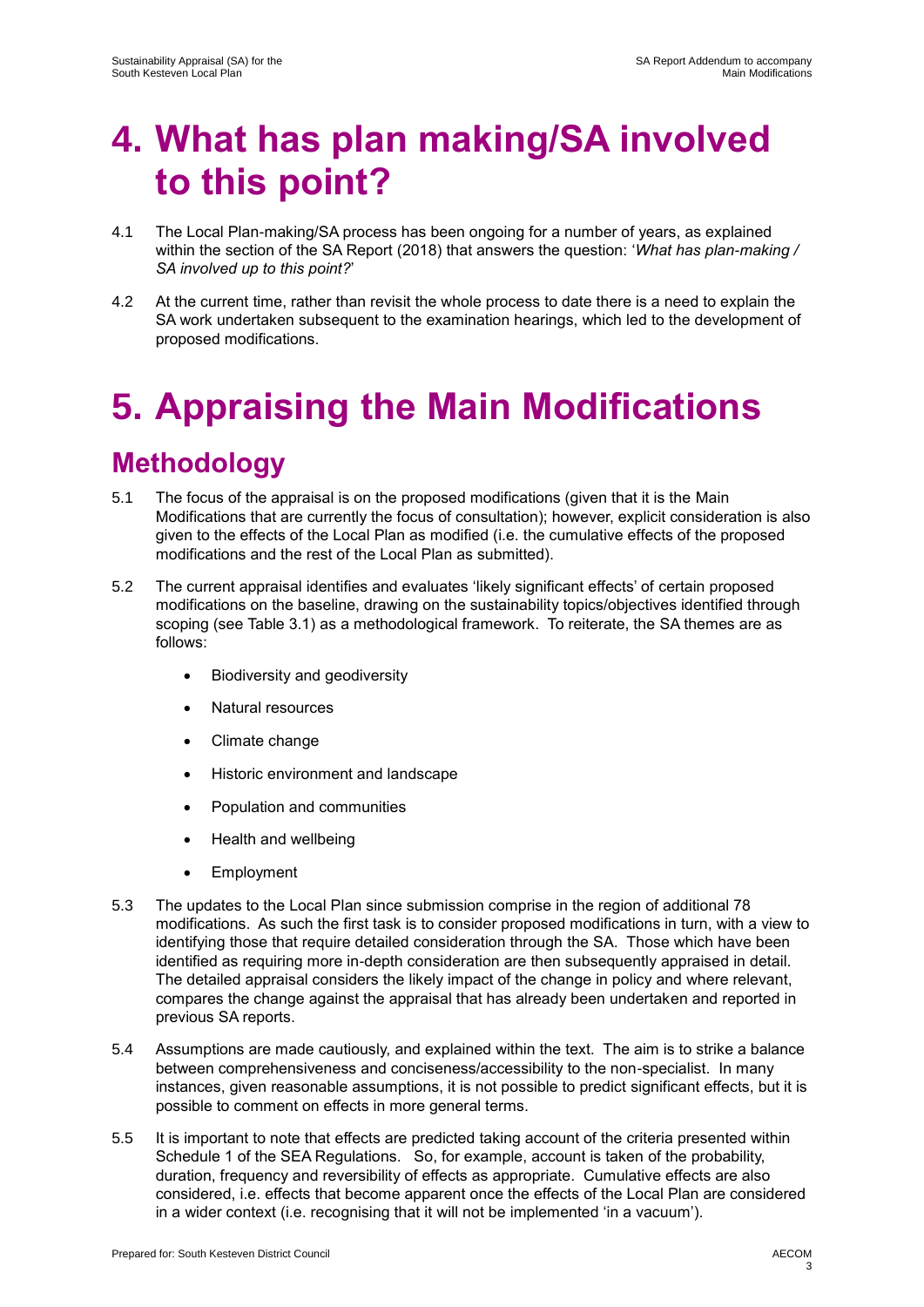### **Screening of the modifications**

5.6 Table 5.1 below summarises the Main Modifications undertaken since submission and indicates which ones have been screened in for the purposes of SA. It also presents an overview of the rationale for the decision taken.

|  | Table 5.1: Screening the Main Modifications for the purposes of SA |  |  |
|--|--------------------------------------------------------------------|--|--|
|  |                                                                    |  |  |

| Main<br><b>Modification</b> | Focus (changes in relation to)                                                                                                                                            |            | <b>Screened Rationale</b>                                                                                                                                                                                                                        |
|-----------------------------|---------------------------------------------------------------------------------------------------------------------------------------------------------------------------|------------|--------------------------------------------------------------------------------------------------------------------------------------------------------------------------------------------------------------------------------------------------|
| MM <sub>1</sub>             | Page 15 to supporting text. Amend text to<br>update housing need and supply.                                                                                              | No.        | The change provides additional<br>clarity, and does not impact on<br>the overall Local Plan strategy.                                                                                                                                            |
| MM <sub>2</sub>             | Page 18 to supporting text. Addition to<br>highlight the documents that the Local Plan will<br>replace.                                                                   | <b>No</b>  | The change provides additional<br>clarity, and does not impact on<br>the overall Local Plan strategy.                                                                                                                                            |
| MM <sub>3</sub>             | Page 19 to supporting text. Amend text to<br>update housing need and supply.                                                                                              | No.        | The change provides additional<br>clarity, and does not impact on<br>the overall Local Plan strategy.                                                                                                                                            |
| MM4                         | Page 33 to supporting text. Amend text to<br>update housing need and supply.                                                                                              | <b>No</b>  | The change provides additional<br>clarity, and does not impact on<br>the overall Local Plan strategy.                                                                                                                                            |
| MM <sub>5</sub>             | Page 36 to supporting text. Amend text to<br>update housing need and supply.                                                                                              | No.        | The change provides additional<br>clarity, and does not impact on<br>the overall Local Plan strategy.                                                                                                                                            |
| MM <sub>6</sub>             | Strategic objectives. Inclusion of additional<br>objective in the table after paragraph 1.73 of the<br>Local Plan's strategic objectives as below.                        |            | Additional objective does not<br>constitute a change to the Local<br>Plan policies which the SA<br>previously appraised.                                                                                                                         |
| MM7                         | Strategic objectives. Include Key Diagram<br>(EX/SKDC/25) (appendix 2) into the Strategic<br>Objectives for the Local Plan section, under the<br>Strategic Objectives.    |            | Comprises changes to the<br>objectives text to provide<br>additional clarity. Does not<br>constitute a change in the overall<br>aim and focus of the objectives.                                                                                 |
| MM <sub>8</sub>             | Policy SD1. Removal of policy.                                                                                                                                            | <b>Yes</b> | Substantive updates to the Local<br>Plan policies which should be<br>appraised.                                                                                                                                                                  |
| MM9                         | Policy SD2 to policy text. Insert an additional<br>bullet point after bullet point e to read:<br>"f. the pollution of air, land, water, noise and<br>light."              |            | Substantive updates to the policy<br>which should be appraised.                                                                                                                                                                                  |
| MM10                        | Page 48 to supporting text. Amend text to<br>provide additional clarity regarding buffer to<br>housing supply.                                                            | No         | The change provides additional<br>clarity, and does not impact on<br>the overall Local Plan strategy.                                                                                                                                            |
| <b>MM11</b>                 | Policy SP1 to supporting text in policy: For<br>clarity regarding buffer of the housing supply<br>and an update of figures in line with the<br>Objectively Assessed Need. |            | Comprises changes to the<br>supporting text for the policy to<br>provide additional clarity. Does<br>not constitute a change in the<br>overall aim and focus of the<br>policy or have implications for the<br>spatial strategy for the district. |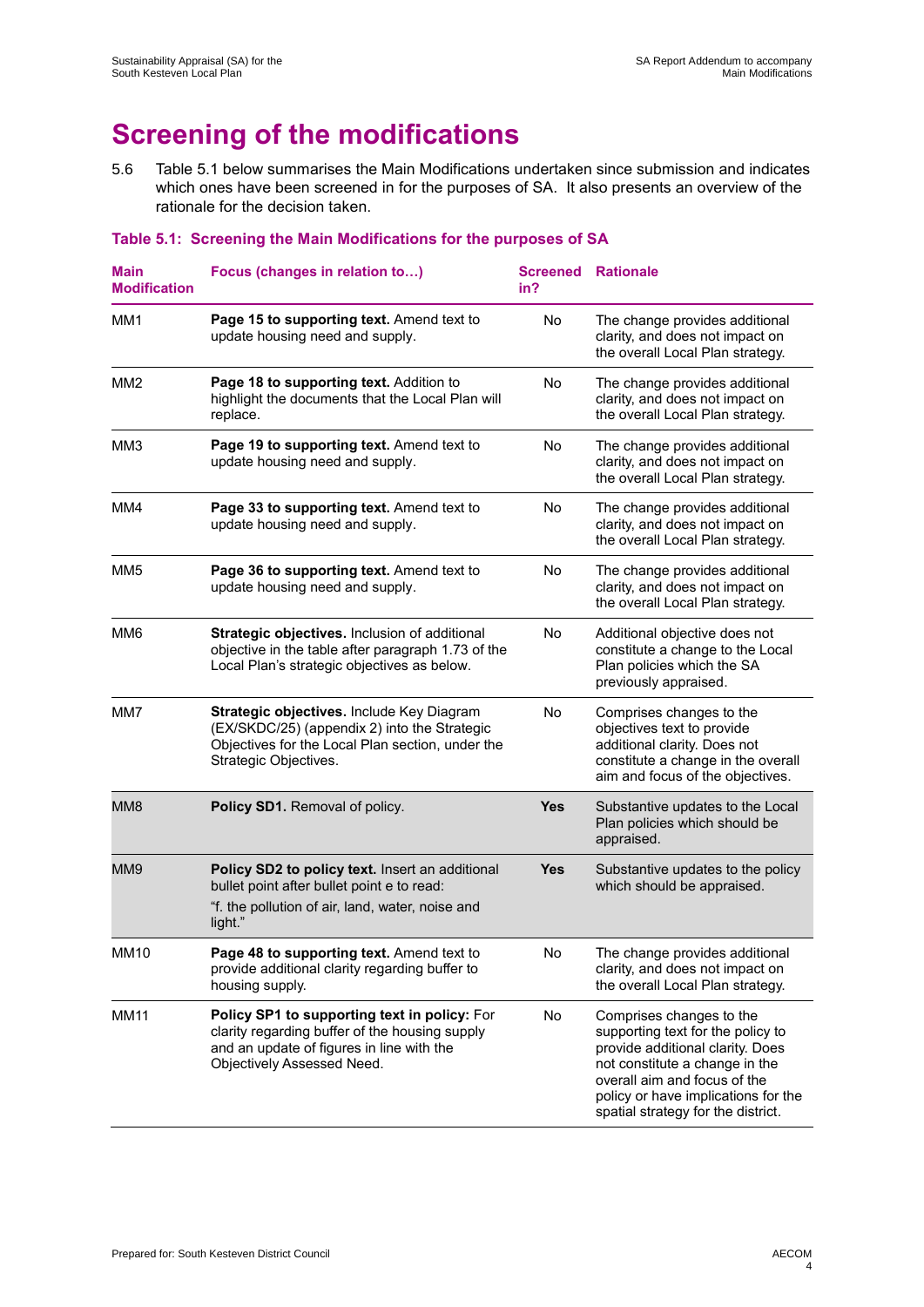| <b>Main</b><br><b>Modification</b> | Focus (changes in relation to)<br>in?                                                                                                    |                                                                               | <b>Screened Rationale</b>                                                                                                                                                                                                                        |  |  |
|------------------------------------|------------------------------------------------------------------------------------------------------------------------------------------|-------------------------------------------------------------------------------|--------------------------------------------------------------------------------------------------------------------------------------------------------------------------------------------------------------------------------------------------|--|--|
| <b>MM12</b>                        | Policy SP2 to policy text: For clarity regarding<br>which villages policies SP3 and SP4 apply; and<br>the extent of the larger villages. |                                                                               | Comprises changes to the<br>supporting text for the policy to<br>provide additional clarity. Does<br>not constitute a change in the<br>overall aim and focus of the<br>policy or have implications for the<br>spatial strategy for the district. |  |  |
| <b>MM13</b>                        | Policy SP3 to policy text: Inclusion of<br>additional criteria                                                                           | <b>Yes</b>                                                                    | Substantive updates to the policy<br>which should be appraised.                                                                                                                                                                                  |  |  |
| <b>MM14</b>                        | Policy SP4 to policy text: For clarity regarding<br>the gaining of community support.                                                    | No                                                                            | Comprises changes to the<br>supporting text for the policy to<br>provide additional clarity. Does<br>not constitute a change in the<br>overall aim and focus of the<br>policy.                                                                   |  |  |
| <b>MM15</b>                        | Page 54 to supporting text. Amend text to<br>update housing need and supply.                                                             |                                                                               | The change provides additional<br>clarity, and does not impact on<br>the overall Local Plan strategy.                                                                                                                                            |  |  |
| <b>MM16</b>                        | Policy H1 to policy text: Factual update and<br>clarification on the removal of allocations and<br>site capacities/ delivery.            | <b>Yes</b><br>Substantive updates to the policy<br>which should be appraised. |                                                                                                                                                                                                                                                  |  |  |
| <b>MM17</b>                        | Policy H2 to policy text: Update in relation to<br>affordable housing provision in the urban area<br>of Grantham.                        |                                                                               | Substantive updates to the policy<br>which should be appraised.                                                                                                                                                                                  |  |  |
| <b>MM18</b>                        | Policy H3 to policy text: Update in relation to<br>custom and self-build housing.                                                        | <b>Yes</b>                                                                    | Substantive updates to the policy<br>which should be appraised.                                                                                                                                                                                  |  |  |
| <b>MM19</b>                        | Policy H4 to policy text: For clarity regarding<br>specialist housing.                                                                   |                                                                               | Comprises changes to the<br>supporting text for the policy to<br>provide additional clarity. Does<br>not constitute a change in the<br>overall aim and focus of the<br>policy.                                                                   |  |  |
| <b>MM20</b>                        | Policy H5 to policy text: For clarity regarding<br>Gypsies and Traveller provision.                                                      | No                                                                            | Comprises changes to the<br>supporting text for the policy to<br>provide additional clarity. Does<br>not constitute a change in the<br>overall aim and focus of the<br>policy.                                                                   |  |  |
| MM21                               | Policy H6 to policy text: For clarity regarding<br>Travelling Showpeople provision.                                                      |                                                                               | Comprises changes to the<br>supporting text for the policy to<br>provide additional clarity. Does<br>not constitute a change in the<br>overall aim and focus of the<br>policy.                                                                   |  |  |
| <b>MM22</b>                        | Policy E1 to policy text: Inclusion of additional<br>criteria for Grantham Southern Gateway.                                             | <b>Yes</b>                                                                    | Substantive updates to the policy<br>which should be appraised.                                                                                                                                                                                  |  |  |
| <b>MM23</b>                        | Policy E1 to policy text: For clarity regarding<br>Strategic Employment Sites.                                                           | No                                                                            | Comprises changes to the<br>supporting text for the policy to<br>provide additional clarity. Does<br>not constitute a change in the<br>overall aim and focus of the<br>policy.                                                                   |  |  |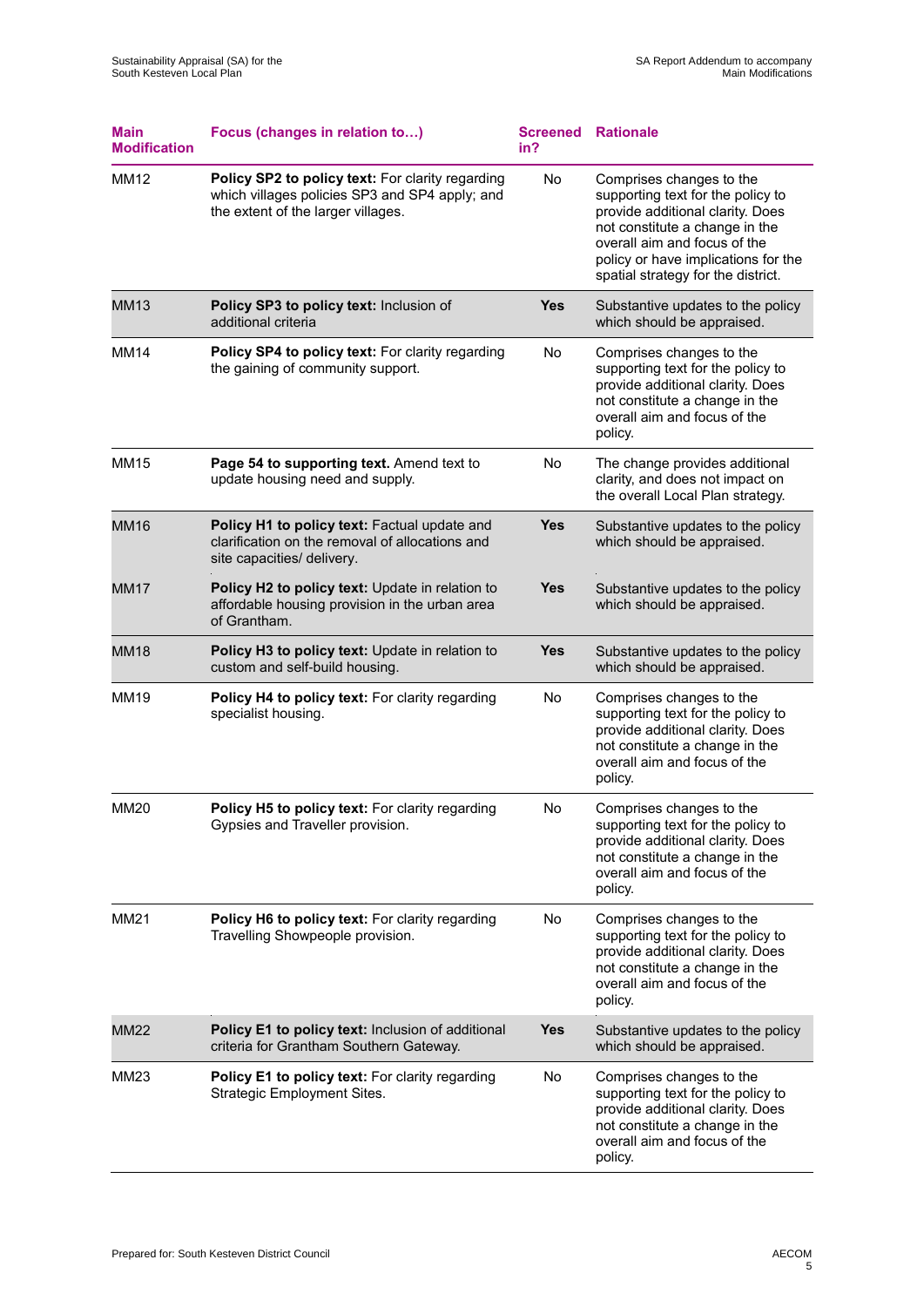| <b>Main</b><br><b>Modification</b> | Focus (changes in relation to)                                                                                       | <b>Screened</b><br>in? | <b>Rationale</b>                                                                                                                                                               |  |  |
|------------------------------------|----------------------------------------------------------------------------------------------------------------------|------------------------|--------------------------------------------------------------------------------------------------------------------------------------------------------------------------------|--|--|
| <b>MM24</b>                        | Policy E2 to policy text: For clarity regarding<br>employment allocations.                                           | No                     | Comprises changes to the<br>supporting text for the policy to<br>provide additional clarity. Does<br>not constitute a change in the<br>overall aim and focus of the<br>policy. |  |  |
| <b>MM25</b>                        | Policy E3 to policy text: For clarity regarding<br>No<br>protection for existing employment sites.                   |                        | Comprises changes to the<br>supporting text for the policy to<br>provide additional clarity. Does<br>not constitute a change in the<br>overall aim and focus of the<br>policy. |  |  |
| <b>MM26</b>                        | Policy E5 to policy text: For clarity regarding<br>loss of employment land and buildings to non-<br>employment uses. | No                     | Comprises changes to the<br>supporting text for the policy to<br>provide additional clarity. Does<br>not constitute a change in the<br>overall aim and focus of the<br>policy. |  |  |
| <b>MM27</b>                        | Policy E6 to policy text: For clarity regarding<br>the rural economy.                                                | No                     | Comprises changes to the<br>supporting text for the policy to<br>provide additional clarity. Does<br>not constitute a change in the<br>overall aim and focus of the<br>policy. |  |  |
| <b>MM28</b>                        | Page 86 to supporting text regarding the<br>visitor economy.                                                         | <b>No</b>              | The change provides additional<br>clarity, and does not impact on<br>the overall Local Plan strategy.                                                                          |  |  |
| <b>MM29</b>                        | Page 86 to supporting text regarding the<br>visitor economy.                                                         | <b>No</b>              | The change provides additional<br>clarity, and does not impact on<br>the overall Local Plan strategy.                                                                          |  |  |
| <b>MM30</b>                        | Policy E7 to policy text: For clarity regarding<br>other employment proposals.                                       | No                     | Comprises changes to the<br>supporting text for the policy to<br>provide additional clarity. Does<br>not constitute a change in the<br>overall aim and focus of the<br>policy. |  |  |
| MM31                               | Page 88 to supporting text regarding<br>No<br>landscape character.                                                   |                        | The change provides additional<br>clarity, and does not impact on<br>the overall Local Plan strategy.                                                                          |  |  |
| <b>MM32</b>                        | Page 90 to supporting text regarding<br>biodiversity and geodiversity.                                               |                        | The change provides additional<br>clarity, and does not impact on<br>the overall Local Plan strategy.                                                                          |  |  |
| <b>MM33</b>                        | <b>Policy EN2 to policy text:</b> Update in relation to<br>biodiversity and geodiversity.                            | <b>Yes</b>             | Substantive updates to the policy<br>which should be appraised.                                                                                                                |  |  |
| MM34                               | Policy EN2 to policy text: Update in relation to<br>Habitats Regulations requirements.                               | <b>Yes</b>             | Substantive updates to the policy<br>which should be appraised.                                                                                                                |  |  |
| MM35                               | Page 91 to supporting text: regarding green<br>infrastructure.                                                       | No                     | The change provides additional<br>clarity, and does not impact on<br>the overall Local Plan strategy.                                                                          |  |  |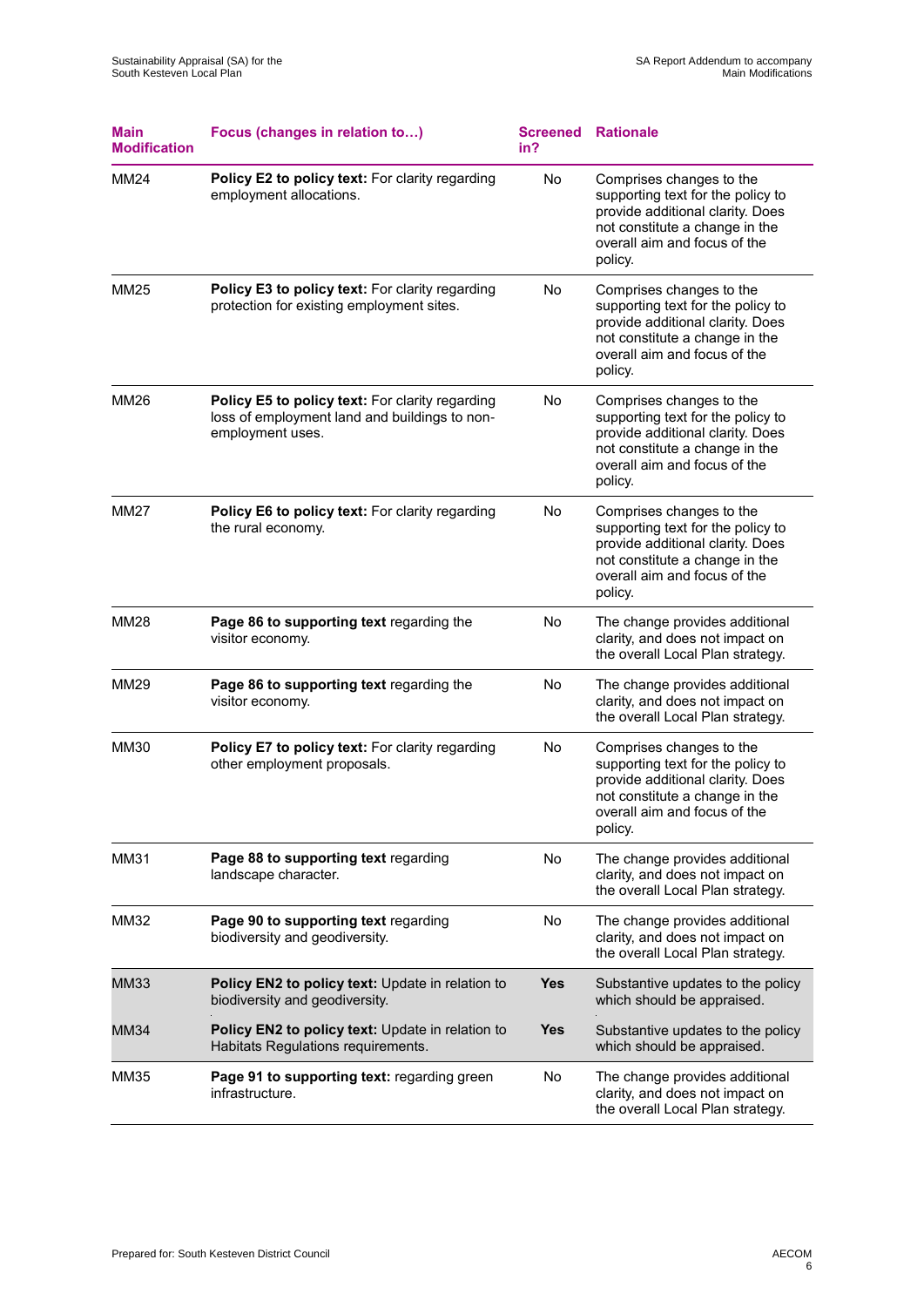| Main<br><b>Modification</b> | Focus (changes in relation to)<br>in?                                                                                 |            | <b>Screened Rationale</b>                                                                                                                                                      |  |  |
|-----------------------------|-----------------------------------------------------------------------------------------------------------------------|------------|--------------------------------------------------------------------------------------------------------------------------------------------------------------------------------|--|--|
| MM36                        | Policy EN3 to policy text: For clarity relating to<br>green infrastructure provision.                                 | No         | Comprises changes to the<br>supporting text for the policy to<br>provide additional clarity. Does<br>not constitute a change in the<br>overall aim and focus of the<br>policy. |  |  |
| <b>MM37</b>                 | Policy EN4 to policy text: Additional provisions<br>relating to pollution control.                                    | <b>Yes</b> | Substantive updates to the policy<br>which should be appraised.                                                                                                                |  |  |
| MM38                        | Page 93 to supporting text regarding flood<br>risk.                                                                   | No         | The change provides additional<br>clarity, and does not impact on<br>the overall Local Plan strategy.                                                                          |  |  |
| MM39                        | Policy EN5 to policy text: Relating to flood<br>risk.                                                                 |            | Comprises changes to the<br>supporting text for the policy to<br>provide additional clarity. Does<br>not constitute a change in the<br>overall aim and focus of the<br>policy. |  |  |
| MM40                        | Policy DE1 to policy text: Relating to design of<br>development.                                                      |            | Comprises changes to the<br>supporting text for the policy to<br>provide additional clarity. Does<br>not constitute a change in the<br>overall aim and focus of the<br>policy. |  |  |
| <b>MM41</b>                 | Policy OS1 to policy text: Additional<br>provisions relating to open space.                                           |            | Substantive updates to the policy<br>which should be appraised.                                                                                                                |  |  |
| <b>MM42</b>                 | Page 116 to supporting text: Regarding<br>residential allocations in Grantham.                                        | No         | The change provides additional<br>clarity, and does not impact on<br>the overall Local Plan strategy.                                                                          |  |  |
| MM43                        | Policy GR3 to policy text: Additional<br>provisions relating to biodiversity and<br>geodiversity.                     | <b>Yes</b> | Substantive updates to the policy<br>which should be appraised.                                                                                                                |  |  |
| MM44                        | Policy GR3-H2 to policy text: Additional<br>criteria added to policy.                                                 |            | The change does not comprise a<br>change to the overall aim and<br>focus of the policy.                                                                                        |  |  |
| MM45                        | Policy GR3-H3 to policy text: Additional<br>criteria added to policy.                                                 | No         | The change does not comprise a<br>change to the overall aim and<br>focus of the policy.                                                                                        |  |  |
| MM46                        | Policy GR3-H4: Removal of Land North of<br>Longcliffe Road and Ryedale Close, Manthorpe<br>Road.                      | No         | Site has gained planning<br>permission; change does not<br>change overall spatial strategy for<br>the Local Plan                                                               |  |  |
| <b>MM47</b>                 | <b>Policy GR3-H5 to policy text: range of</b><br>updates to the allocation.                                           | Yes        | Substantive updates to the policy<br>which should be appraised.                                                                                                                |  |  |
| MM48                        | Policy STM1-H1 (Stamford North): to policy<br>text: clarification updates to policy.                                  | No         | The change provides additional<br>clarity, and does not impact on<br>the overall Local Plan strategy.                                                                          |  |  |
| MM49                        | Policy STM1-H2 (Stamford East): to policy<br>text: clarification updates to policy regarding<br>minerals assessments. | No         | The change provides additional<br>clarity, and does not comprise a<br>change to the overall aim and<br>focus of the policy.                                                    |  |  |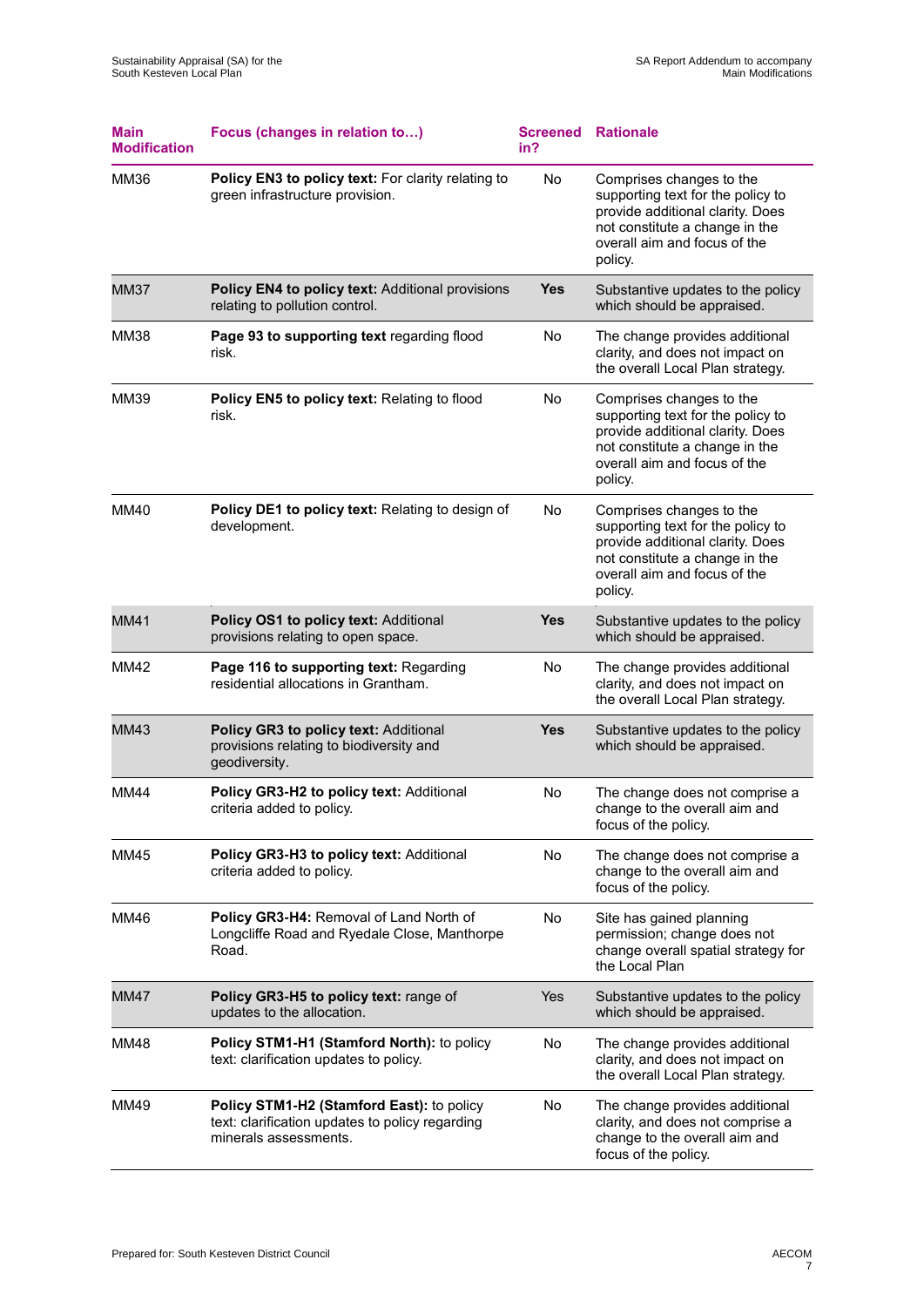| <b>Main</b><br>Focus (changes in relation to)<br><b>Modification</b> |                                                                                                                      | <b>Screened Rationale</b><br>in? |                                                                                                                                                       |  |  |
|----------------------------------------------------------------------|----------------------------------------------------------------------------------------------------------------------|----------------------------------|-------------------------------------------------------------------------------------------------------------------------------------------------------|--|--|
| <b>MM50</b>                                                          | Policy BRN1: to policy text clarification<br>updates, with reference to requirement for<br>Neighbourhood Plan.       |                                  | The change provides additional<br>clarity, and does not impact on<br>the overall Local Plan spatial<br>strategy.                                      |  |  |
| MM51                                                                 | Policy BRN1-H1: New policy for Manning<br>Road, Bourne                                                               |                                  | New policy to consider through<br>SA process.                                                                                                         |  |  |
| MM52                                                                 | Policy DEP1-H2: removal of allocation DEP1-<br>H2; Land East of Linchfield Road.                                     |                                  | Site has gained planning<br>permission; change does not<br>change overall spatial strategy for<br>the Local Plan.                                     |  |  |
| MM53                                                                 | Policy DEP1-H3: minor changes in capacity<br>and density of the site.                                                |                                  | The change does not impact on<br>the overall Local Plan spatial<br>strategy.                                                                          |  |  |
| <b>MM54</b>                                                          | Policy LV-H1: changes in capacity and density<br>of the site.                                                        |                                  | Substantive updates to the policy<br>which should be appraised.                                                                                       |  |  |
| <b>MM55</b>                                                          | Policy LV-H2 to policy text: clarification<br>updates to policy regarding minerals<br>assessments.                   |                                  | The change provides additional<br>clarity, and does not comprise a<br>change to the overall aim and<br>focus of the policy.                           |  |  |
| MM56                                                                 | Policy LV-H3: Minor changes in capacity and<br>density of the site                                                   |                                  | The change does not impact on<br>the overall Local Plan spatial<br>strategy.                                                                          |  |  |
| <b>MM57</b>                                                          | Policy LV-H4: Removal of allocation LV-H4:<br><b>Grimers Transport Site</b>                                          |                                  | Site has gained planning<br>permission; change does not<br>change overall spatial strategy for<br>the Local Plan.                                     |  |  |
| <b>MM58</b>                                                          | Page 160 to supporting text. Removal of<br>supporting text relating to removed allocation.                           | No                               | The change provides additional<br>clarity.                                                                                                            |  |  |
| <b>MM59</b>                                                          | Policy LV-H5 to policy text: Clarification<br>updates to policy regarding minerals<br>assessments.                   |                                  | The change provides additional<br>clarity, and does not comprise a<br>change to the overall aim and<br>focus of the policy.                           |  |  |
| <b>MM60</b>                                                          | Policy LV-H6 to policy text: clarification<br>updates to policy regarding minerals<br>assessments.                   | No                               | The change provides additional<br>clarity, and does not comprise a<br>change to the overall aim and<br>focus of the policy.                           |  |  |
| <b>MM61</b>                                                          | Page 169 to supporting text. Removal of<br>supporting text relating to removed allocation.                           | No                               | The change provides additional<br>clarity.                                                                                                            |  |  |
| <b>MM62</b>                                                          | Policy LV-H7: Removal of allocation LV-H7:<br>Swinstead Road.                                                        | No                               | Site has gained planning<br>permission; change does not<br>change overall spatial strategy for<br>the Local Plan.                                     |  |  |
| MM63                                                                 | Policy LV-H9: Removal of allocation LV-H9:<br>Former Gravel Works, Stowe.                                            | No                               | Site has gained planning<br>permission; change does not<br>change overall spatial strategy for<br>the Local Plan.                                     |  |  |
| MM64                                                                 | Policy LV-H13 to policy text: clarification<br>updates to policy regarding minerals<br>assessments and biodiversity. | No                               | The change provides additional<br>clarity, and does not comprise a<br>change to the overall aim and<br>focus of the policy or Local Plan<br>strategy. |  |  |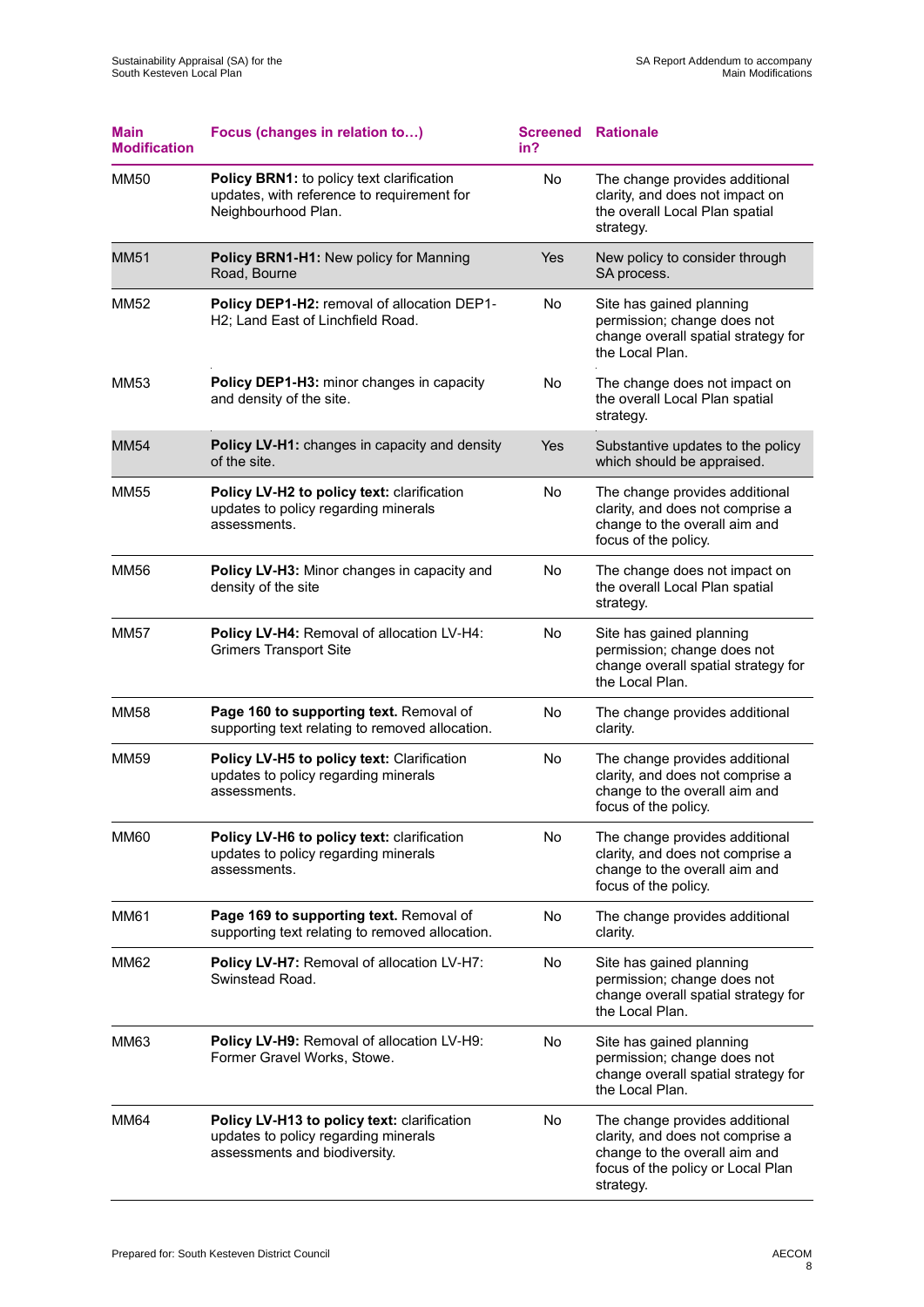| <b>Main</b><br><b>Modification</b>                                                                                    | Focus (changes in relation to)                                                                         | <b>Screened</b><br>in? | <b>Rationale</b>                                                                                                                                      |  |  |
|-----------------------------------------------------------------------------------------------------------------------|--------------------------------------------------------------------------------------------------------|------------------------|-------------------------------------------------------------------------------------------------------------------------------------------------------|--|--|
| <b>MM65</b>                                                                                                           | Policy LV-H14 to policy text: clarification<br>updates to policy regarding minerals<br>assessments.    | No                     | The change provides additional<br>clarity, and does not comprise a<br>change to the overall aim and<br>focus of the policy or Local Plan<br>strategy. |  |  |
| <b>MM66</b><br>Policy LV-H15 to policy text: clarification<br>updates to policy regarding pedestrian<br>connectivity. |                                                                                                        | No                     | The change provides additional<br>clarity, and does not comprise a<br>change to the overall aim and<br>focus of the policy or Local Plan<br>strategy. |  |  |
| <b>MM67</b>                                                                                                           | Policy ID1 to policy text: clarification updates<br>to policy regarding pedestrian connectivity.       |                        | The change provides additional<br>clarity, and does not comprise a<br>change to the overall aim and<br>focus of the policy or Local Plan<br>strategy. |  |  |
| <b>MM68</b><br>Policy ID2 to policy text: minor updates to<br>policy text for clarity.                                |                                                                                                        | No                     | The change provides additional<br>clarity, and does not comprise a<br>change to the overall aim and<br>focus of the policy.                           |  |  |
| <b>MM69</b>                                                                                                           | <b>Policy ID3 to policy text: updates to policy text</b><br>for clarity.                               |                        | The change provides additional<br>clarity, and does not comprise a<br>change to the overall aim and<br>focus of the policy.                           |  |  |
| <b>MM70</b>                                                                                                           | Monitoring and Implementation update.<br>Factual update to reflect amended housing<br>need and supply. |                        | The change provides additional<br>clarity, and does not impact on<br>the overall Local Plan strategy.                                                 |  |  |
| MM71                                                                                                                  | Monitoring and Implementation update.<br>Factual update to reflect amended housing<br>need and supply. |                        | The change provides additional<br>clarity, and does not impact on<br>the overall Local Plan strategy.                                                 |  |  |
| <b>MM72</b>                                                                                                           | Monitoring and Implementation update.<br>Update to confirm Local Plan Review.                          |                        | The change provides additional<br>clarity, and does not impact on<br>the overall Local Plan strategy.                                                 |  |  |
| <b>MM73</b>                                                                                                           | Monitoring and Implementation update.<br>Factual update to reflect updated housing<br>trajectory.      |                        | The change provides additional<br>clarity, and does not impact on<br>the overall Local Plan strategy.                                                 |  |  |
| <b>MM74</b>                                                                                                           | Glossary update. Update relating to definition<br>of green infrastructure.                             | No                     | The change provides additional<br>clarity, and does not impact on<br>the overall Local Plan strategy.                                                 |  |  |
| <b>MM75</b>                                                                                                           | Glossary update. Update relating to definition<br>of major developments.                               | No                     | The change provides additional<br>clarity, and does not impact on<br>the overall Local Plan strategy.                                                 |  |  |
| <b>MM76</b>                                                                                                           | <b>Glossary update.</b> Update relating to definition<br>of specialist housing.                        | No                     | The change provides additional<br>clarity, and does not impact on<br>the overall Local Plan strategy.                                                 |  |  |
| <b>MM77</b>                                                                                                           | Appendix. Inclusion of monitoring framework.                                                           |                        | The change includes a<br>monitoring framework. This does<br>not affect the proposed SA<br>monitoring framework presented<br>in the SA Report.         |  |  |
| <b>MM78</b>                                                                                                           | Appendix. Inclusion of schedule of policies.                                                           | No                     | The change provides additional<br>clarity, and does not impact on<br>the overall Local Plan strategy.                                                 |  |  |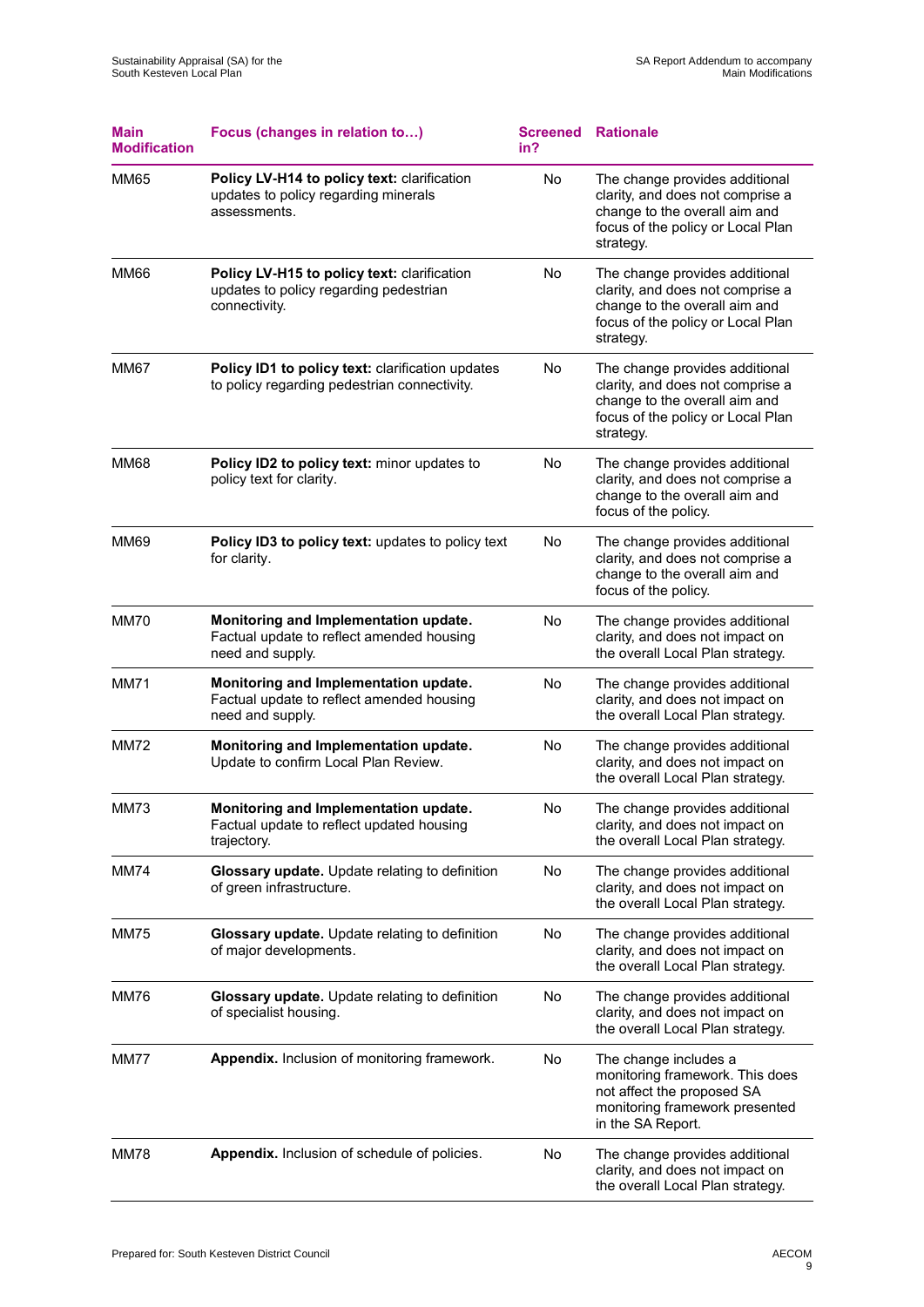## **Detailed appraisal**

5.7 The following sections present an appraisal of the Main Modifications which have been screened in as requiring closer examination through the SA process.

### **Main Modifications relating to MM8**

| <b>Biodiversity</b><br>and<br>geodiversity | <b>Natural</b><br><b>resources</b> | <b>Climate</b><br>change | <b>Historic</b><br>environment<br>and<br>landscape | <b>Population</b><br>and<br>communities | <b>Health and</b><br>wellbeing | <b>Employment</b> |
|--------------------------------------------|------------------------------------|--------------------------|----------------------------------------------------|-----------------------------------------|--------------------------------|-------------------|
| N                                          | N                                  | N                        | N                                                  | N                                       | N                              | N                 |

**Table 5.2: SA themes for which modifications may have an impact**

5.8 The modification removes Policy SD1 (Presumption in Favour of Sustainable Development). Given the former policy mirrors the policy provisions of the NPPF, the modification will not lead to significant effects, either on its own or in combination with other policies. This is given the Local Plan strategy will not in effect change as a result of the Main Modification.

### **Main Modifications relating to MM9**

|  |  |  | Table 5.3: SA themes for which modifications may have an impact |  |  |  |
|--|--|--|-----------------------------------------------------------------|--|--|--|
|--|--|--|-----------------------------------------------------------------|--|--|--|

| <b>Biodiversity</b><br>and<br>geodiversity | <b>Natural</b><br><b>resources</b> | <b>Climate</b><br>change | <b>Historic</b><br>environment<br>and<br>landscape | <b>Population</b><br>and<br>communities | <b>Health and</b><br>wellbeing | <b>Employment</b> |
|--------------------------------------------|------------------------------------|--------------------------|----------------------------------------------------|-----------------------------------------|--------------------------------|-------------------|
|                                            |                                    |                          |                                                    |                                         |                                | N                 |

5.9 The modification strengthens Policy SD2 (The Principles of Sustainable Development in South Kesteven) in relation to air, land, water and noise pollution through including an additional criteria.

5.10 This additional focus will help ensure new development will avoid impacts on soil, water and air quality. It will also support landscape character and the setting of the historic environment, and indirectly support the effective functioning of ecosystem services in the district. It will also support health and wellbeing and the quality of life of the district's residents.

### **Main Modifications relating to MM13**

#### **Table 5.4: SA themes for which modifications may have an impact**

| <b>Biodiversity</b><br>and<br>geodiversity | <b>Natural</b><br><b>resources</b> | <b>Climate</b><br>change | <b>Historic</b><br>environment<br>and<br>landscape | <b>Population</b><br>and<br>communities | <b>Health and</b><br>wellbeing | <b>Employment</b> |
|--------------------------------------------|------------------------------------|--------------------------|----------------------------------------------------|-----------------------------------------|--------------------------------|-------------------|
|                                            |                                    |                          |                                                    |                                         |                                |                   |

5.11 The Main Modification to Policy SP3 (Infill Development) states that a Design SPD will be prepared, on which development proposals will be expected to have regard to. Given the SPD is likely to set out a range of provisions for delivering high quality design in the district, the modification has the potential to support a range of positive effects relating to the design and layout of infill development.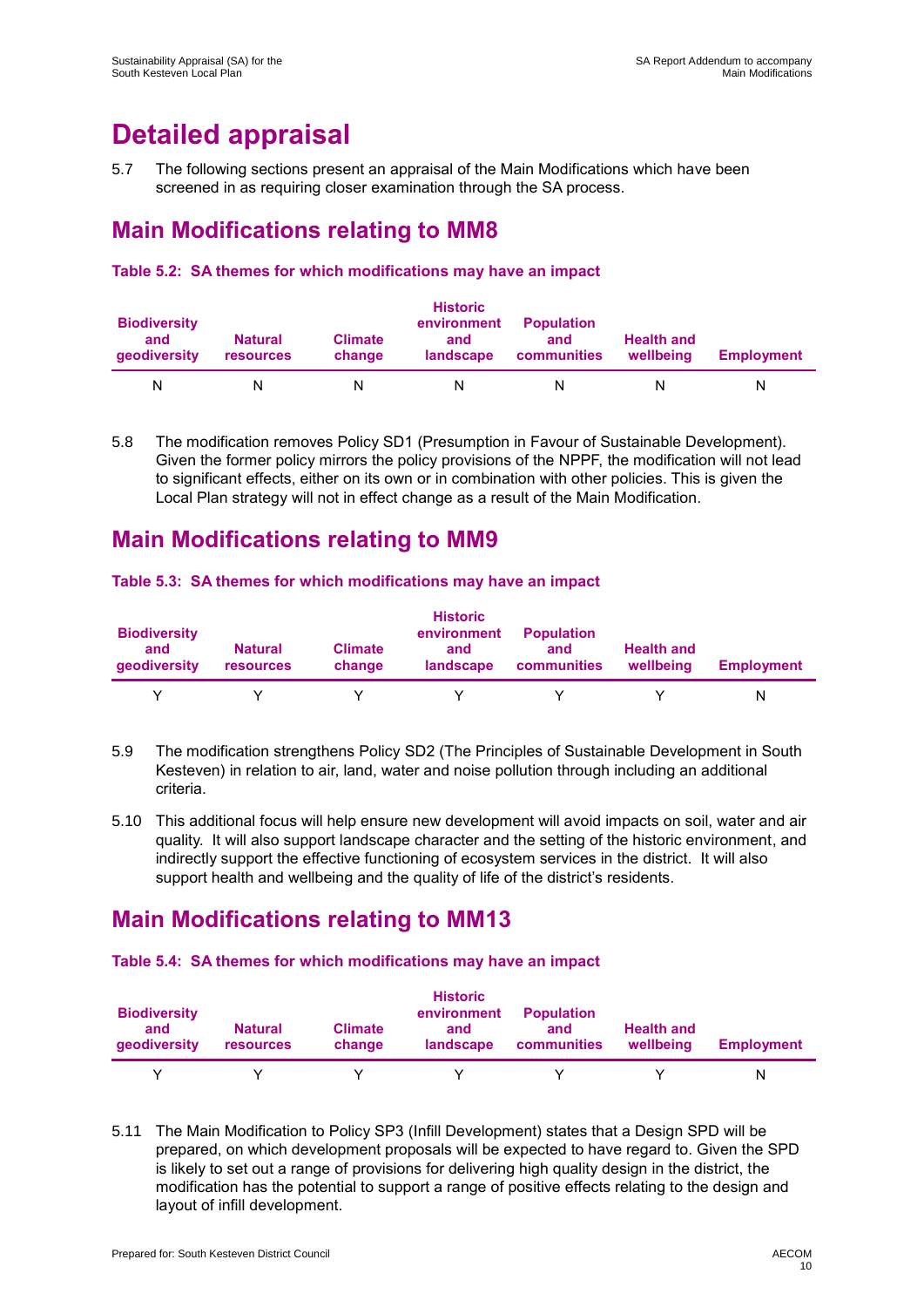### **Main Modifications relating to MM16**

| <b>Biodiversity</b><br>and<br>qeodiversity | <b>Natural</b><br><b>resources</b> | <b>Climate</b><br>change | <b>Historic</b><br>environment<br>and<br>landscape | <b>Population</b><br>and<br>communities | <b>Health and</b><br>wellbeing | <b>Employment</b> |
|--------------------------------------------|------------------------------------|--------------------------|----------------------------------------------------|-----------------------------------------|--------------------------------|-------------------|
|                                            |                                    |                          |                                                    |                                         |                                |                   |

#### **Table 5.5: SA themes for which modifications may have an impact**

The Main Modification presents clarification on housing numbers regarding the removal of allocations and site capacities/delivery. The specific elements of these changes have been discussed under the Main Modifications considered below.

### **Main Modifications relating to MM17**

|  | Table 5.6: SA themes for which modifications may have an impact |  |
|--|-----------------------------------------------------------------|--|
|  |                                                                 |  |

| <b>Biodiversity</b><br>and<br>geodiversity | <b>Natural</b><br><b>resources</b> | <b>Climate</b><br>change | environment<br>and<br>landscape | <b>Population</b><br>and<br>communities | <b>Health and</b><br>wellbeing | <b>Employment</b> |
|--------------------------------------------|------------------------------------|--------------------------|---------------------------------|-----------------------------------------|--------------------------------|-------------------|
| N                                          |                                    | N                        | N                               |                                         | N                              | N                 |

- 5.12 The Main Modification presents a number of clarifications on affordable housing provision, including a clarification that 20% rather than 30% affordable housing would be sought in the urban area of Grantham. This recognises the viability issues of delivering affordable housing in Grantham.
- 5.13 Whilst a relative reduction of affordable housing provision in the urban area of Grantham may reduce the delivery of affordable homes on certain sites, this is likely to be offset at least in part overall by an increase in the deliverability of the sites. This is given the new target reflects the reality of viability issues in the town. As such significant negative effects are not anticipated in relation to affordable housing provision in the district.

#### **Main Modifications relating to MM18**

#### **Table 5.7: SA themes for which modifications may have an impact**

| <b>Biodiversity</b><br>and<br>geodiversity | <b>Natural</b><br><b>resources</b> | <b>Climate</b><br>change | <b>Historic</b><br>environment<br>and<br>landscape | <b>Population</b><br>and<br>communities | <b>Health and</b><br>wellbeing | <b>Employment</b> |
|--------------------------------------------|------------------------------------|--------------------------|----------------------------------------------------|-----------------------------------------|--------------------------------|-------------------|
| N                                          |                                    |                          |                                                    |                                         |                                |                   |

5.14 The Main Modification updates Policy H3 (Self and Custom Build Housing) to highlight that at least (rather than "up to") 2% of plots will be provided for custom and self-build housing. This will support the creation of distinctive communities with homes which meet residents' needs. It will also support the development of homes of a high quality and efficient design.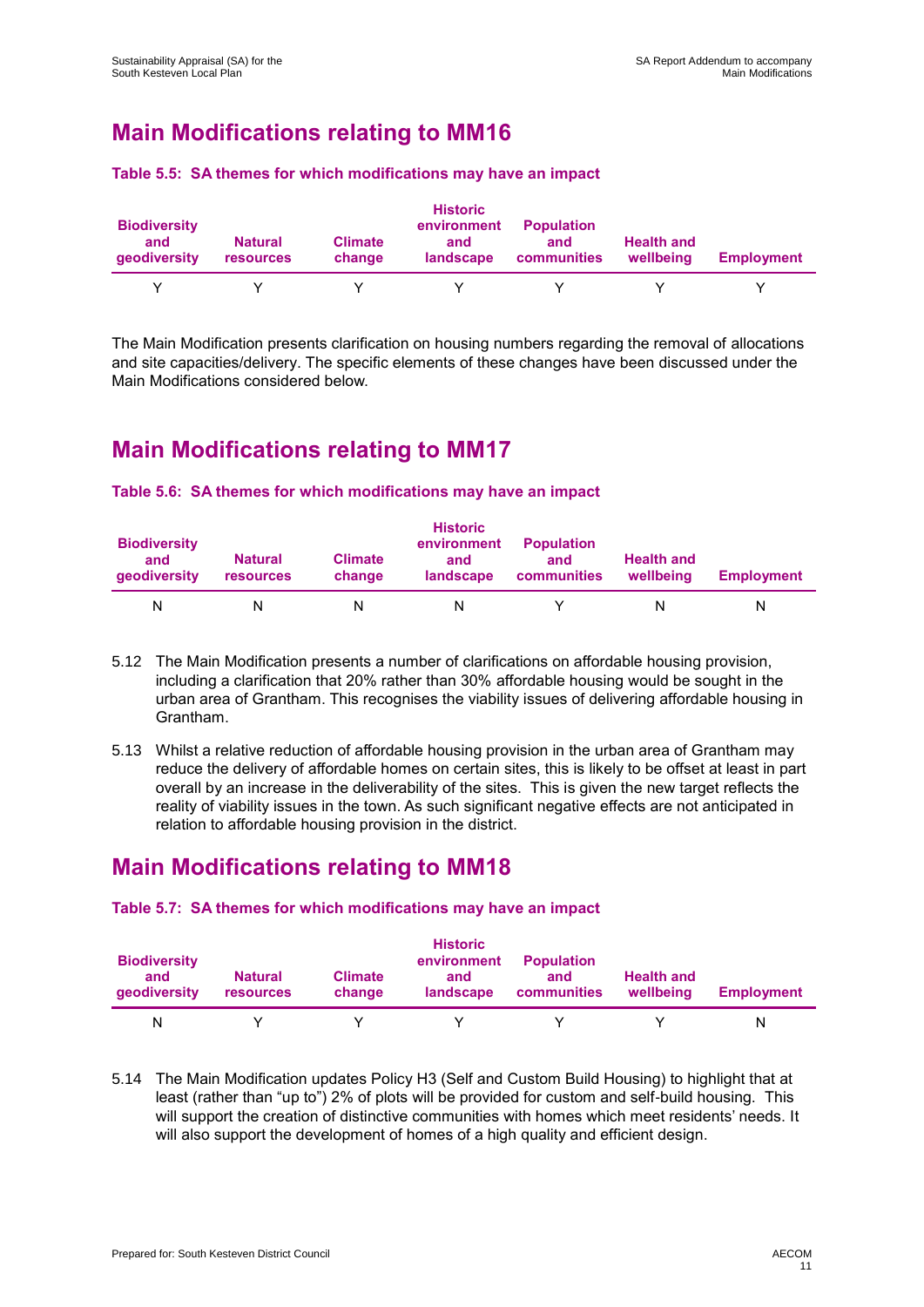### **Main Modifications relating to MM22**

| <b>Biodiversity</b><br>and<br>qeodiversity | <b>Natural</b><br><b>resources</b> | <b>Climate</b><br>change | <b>Historic</b><br>environment<br>and<br>landscape | <b>Population</b><br>and<br>communities | <b>Health and</b><br>wellbeing | <b>Employment</b> |
|--------------------------------------------|------------------------------------|--------------------------|----------------------------------------------------|-----------------------------------------|--------------------------------|-------------------|
| N                                          |                                    |                          |                                                    |                                         |                                |                   |

#### **Table 5.8: SA themes for which modifications may have an impact**

- 5.15 The Main Modifications include a new employment policy to provide more detail on the Local Plan requirements for the Grantham Southern Gateway Strategy Employment Opportunity (which was already allocated through the earlier version of the Local Plan).
- 5.16 The new policy sets out a range of additional provisions which seek to maximise the economic benefits of the site whilst limiting potential environmental effects.
- 5.17 In this respect the policy reiterates that the strategic employment role of the site should not be undermined, and that a range of new B1, B2 and/or B8 uses and/or redevelopment of for B1, B2 and/or B8 uses should be enabled. It also facilitates other types of employment uses where appropriate. This will support the economic vitality of Grantham and South Kesteven through helping to ensure the delivery of a range of employment types which meet the strategic and local employment needs of the district.
- 5.18 The policy also sets out a range of provisions for limiting potential effects on the built environment of the area and neighbouring uses, and on limiting the effect of increased traffic on the road network. It also recognises the presence of the Minerals Safeguarding Area locally and seeks to ensure that adverse effects on the bowl barrow (which has been nationally designated as a scheduled monument) are avoided. The policy also seeks to limit potential impacts on local landscape character, and provides a focus on promoting development of a high quality and sensitive design which forms a gateway to the town. The provision of high quality green infrastructure networks through the policy will also support health and wellbeing, landscape and townscape character, climate change mitigation and adaptation and soil and water quality.
- 5.19 In this respect, the policy provides appropriate additional policy context for the allocation. This will help ensure that the economic benefits of this strategic-scale employment development can be effectively realised, whilst helping to ensure that potential adverse effects are minimised.

#### **Main Modifications relating to MM33**

| <b>Biodiversity</b><br>and<br>geodiversity | <b>Natural</b><br><b>resources</b> | <b>Climate</b><br>change | <b>Historic</b><br>environment<br>and<br>landscape | <b>Population</b><br>and<br>communities | <b>Health and</b><br>wellbeing | <b>Employment</b> |
|--------------------------------------------|------------------------------------|--------------------------|----------------------------------------------------|-----------------------------------------|--------------------------------|-------------------|
|                                            |                                    |                          |                                                    | N                                       | N                              | N                 |

#### **Table 5.9: SA themes for which modifications may have an impact**

- 5.20 The Main Modification seeks to strengthen the biodiversity and geodiversity policy through setting out a number of new provisions. This includes relating to a requirement for biodiversity net gain for all proposals (where possible) and further provisions for the protection of designated biodiversity and geodiversity sites, and habitats and species. It also sets out further provisions for the 'exceptional circumstances' where negative effects cannot be avoided.
- 5.21 These provisions will help further protect and enhance biodiversity habitats and support ecological networks in the district. The updates to the policy also mirror some of the provisions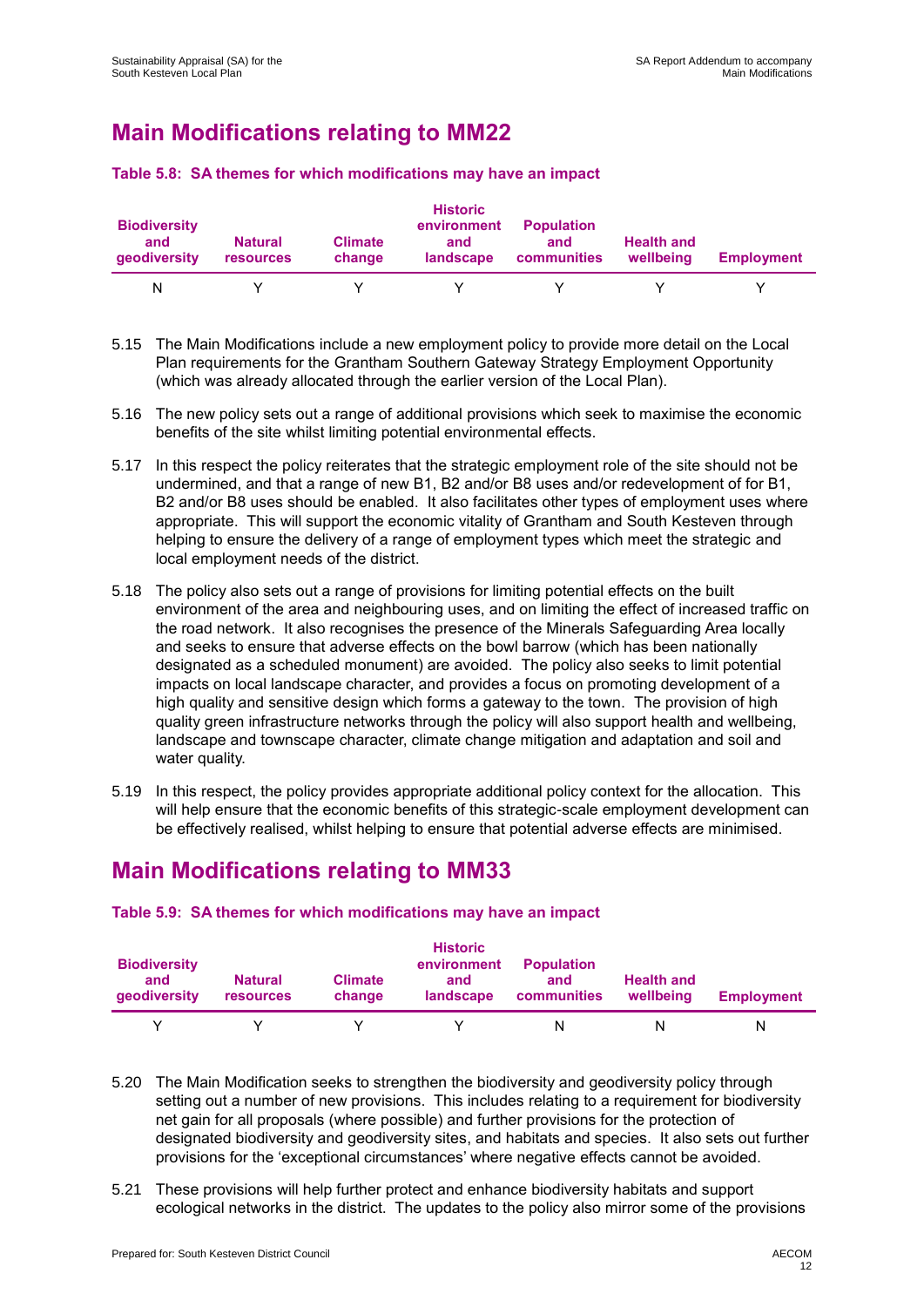of the recently introduced 25 Year Environment Plan, which promotes a number of these elements, including environmental net gain.

5.22 In this respect the policy will help improve the resilience of biodiversity networks in the district, including to the likely effects of climate change. It will also have indirect benefits for supporting landscape and townscape quality and enhancing the functioning of key ecosystem services in South Kesteven.

### **Main Modifications relating to MM34**

#### **Table 5.10: SA themes for which modifications may have an impact**

| <b>Biodiversity</b><br>and<br>geodiversity | <b>Natural</b><br><b>resources</b> | <b>Climate</b><br>change | <b>Historic</b><br>environment<br>and<br>landscape | <b>Population</b><br>and<br>communities | <b>Health and</b><br>wellbeing | <b>Employment</b> |
|--------------------------------------------|------------------------------------|--------------------------|----------------------------------------------------|-----------------------------------------|--------------------------------|-------------------|
|                                            | N                                  |                          |                                                    | N                                       | N                              |                   |

- 5.23 The Main Modification seeks to strengthen the biodiversity policy (Policy EN2, Protecting Biodiversity and Geodiversity) through including additional provisions relating to the protection of European designated sites in the vicinity of South Kesteven.
- 5.24 This will help enhance the performance of the plan against the requirements of the Habitats Regulations, with benefits for the resilience of the key habitats and species which the international designation of the sites seeks to support.

#### **Main Modifications relating to MM37**

#### **Table 5.11: SA themes for which modifications may have an impact Historic**

| <b>Biodiversity</b><br>and<br>geodiversity | <b>Natural</b><br><b>resources</b> | <b>Climate</b><br>change | пізшіс<br>environment<br>and<br>landscape | <b>Population</b><br>and<br>communities | <b>Health and</b><br>wellbeing | <b>Employment</b> |
|--------------------------------------------|------------------------------------|--------------------------|-------------------------------------------|-----------------------------------------|--------------------------------|-------------------|
|                                            |                                    |                          |                                           |                                         |                                | N                 |

5.25 The Main Modification includes additional provisions within Policy EN4 (Pollution Control). This will enhance the performance of the policy in relation to air, soil and water quality, bringing benefits in relation to a number of the SA themes, including with regard to climate change mitigation, air quality, soils resources, water resources and health and wellbeing.

### **Main Modifications relating to MM41**

#### **Table 5.12: SA themes for which modifications may have an impact**

| <b>Biodiversity</b><br>and<br>geodiversity | <b>Natural</b><br><b>resources</b> | <b>Climate</b><br>change | <b>Historic</b><br>environment<br>and<br>landscape | <b>Population</b><br>and<br>communities | <b>Health and</b><br>wellbeing | <b>Employment</b> |
|--------------------------------------------|------------------------------------|--------------------------|----------------------------------------------------|-----------------------------------------|--------------------------------|-------------------|
|                                            |                                    |                          |                                                    |                                         |                                |                   |

5.26 The Main Modification includes an additional criterion for Policy OS1 (Open Space). This seeks to implement net gains for biodiversity and green infrastructure provision. The updates to the policy will therefore support enhancements to habitats, species and ecological networks, and also, through promoting green infrastructure improvements, support health and wellbeing,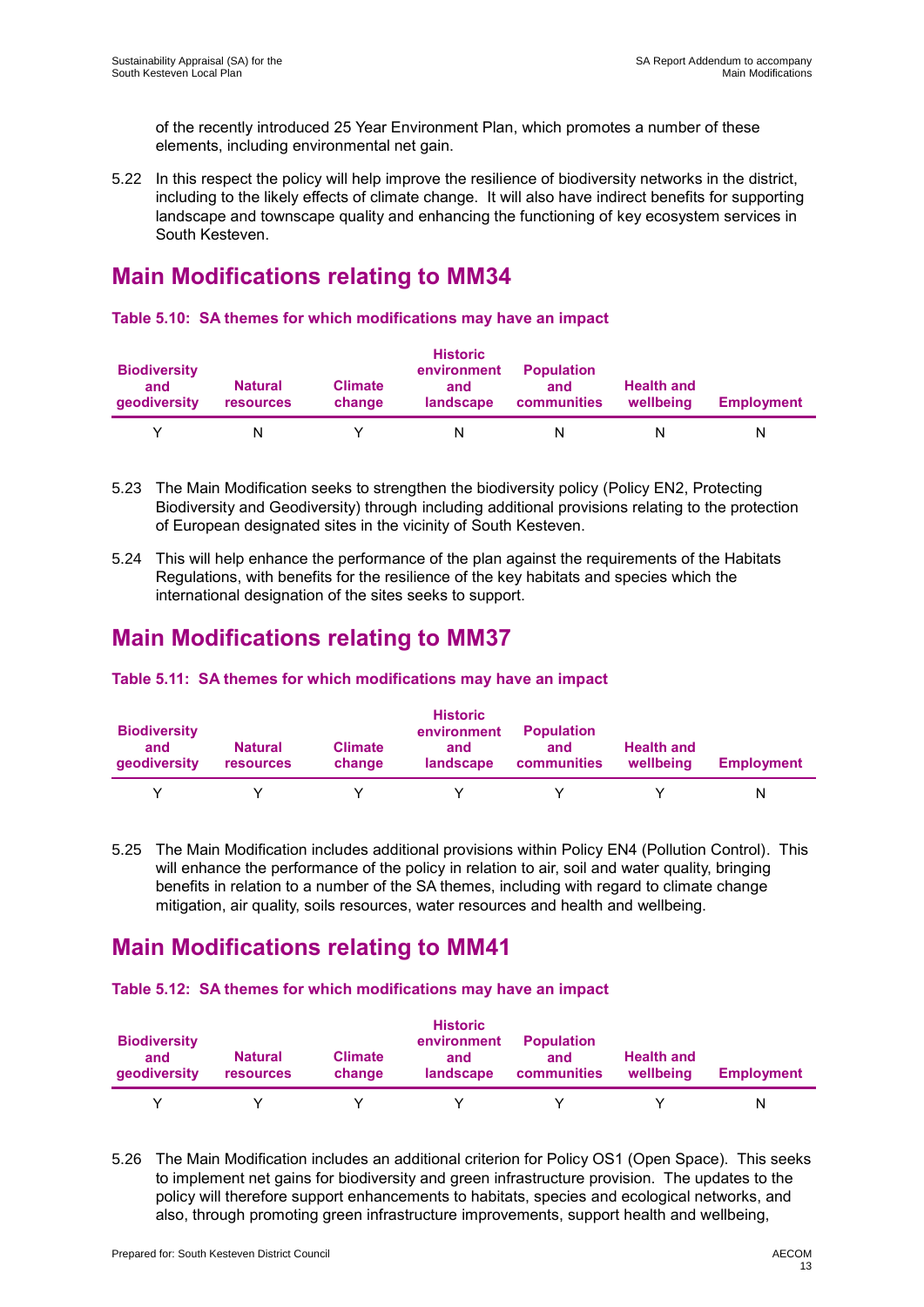landscape and townscape quality, climate change mitigation and adaptation and air, soil and water quality.

### **Main Modifications relating to MM43**

| <b>Biodiversity</b><br>and<br>geodiversity | <b>Natural</b><br><b>resources</b> | <b>Climate</b><br>change | <b>Historic</b><br>environment<br>and<br>landscape | <b>Population</b><br>and<br>communities | <b>Health and</b><br>wellbeing | <b>Employment</b> |
|--------------------------------------------|------------------------------------|--------------------------|----------------------------------------------------|-----------------------------------------|--------------------------------|-------------------|
|                                            |                                    |                          |                                                    |                                         |                                | N                 |

#### **Table 5.13: SA themes for which modifications may have an impact**

5.27 The Main Modification incorporates an additional criterion relating to Policy GR3 (Grantham Residential Allocations), specifically GR3-H1 Spitalgate Heath – Garden Village. This states that development should seek to improve biodiversity and minimise any impact on the Woodnook Valley SSSI. This will support existing Local Plan policies relating to biodiversity net gain, and also provide additional provisions relating to preventing potential adverse effects on the nationally designated SSSI.

#### **Main Modifications relating to MM47**

#### **Biodiversity and geodiversity Natural resources Climate change Historic environment and landscape Population and communities Health and wellbeing Employment** Y Y Y Y Y Y Y

#### **Table 5.14: SA themes for which modifications may have an impact**

- 5.28 The Main Modification presents significant updates to the previous policy for GR3-H5: Prince William of Gloucester Barracks. Most significantly, it increases the delivery of housing on the site from 500 dwellings during the plan period to approximately 1,775 dwellings through a mixed use development. The site is largely brownfield, and is relatively unconstrained by environmental sensitivities (with one Grade II listed structure, Officers' Mess, Former RAF Spitalgate present on the site).
- 5.29 In this context the new policy sets out a range of provisions for limiting potential adverse effects from the delivery of this level of development at this location. This includes through initiating high quality design and layout, the development of new sustainable transport networks, the delivery of multifunctional green infrastructure provision, the protection of features and areas of historic environment interest and the management of surface water run-off. Supporting the quality of life and health and wellbeing of residents, the policy seeks to deliver a range of housing types and tenures, develop high quality and inclusive neighbourhoods which support community cohesion, integrate a range of new community facilities within new development areas, deliver new employment land and deliver new pedestrian and cycle links. A key approach which will help limit potential effects, realise opportunities for enhancements and deliver community vitality be the policy's commitment to initiate a comprehensive masterplan for the site.
- 5.30 The updates to the policy will therefore help limit additional potential adverse effects from an increase in housing numbers during the plan period, whilst supporting a coordinated approach to development which will help deliver an inclusive and successful community.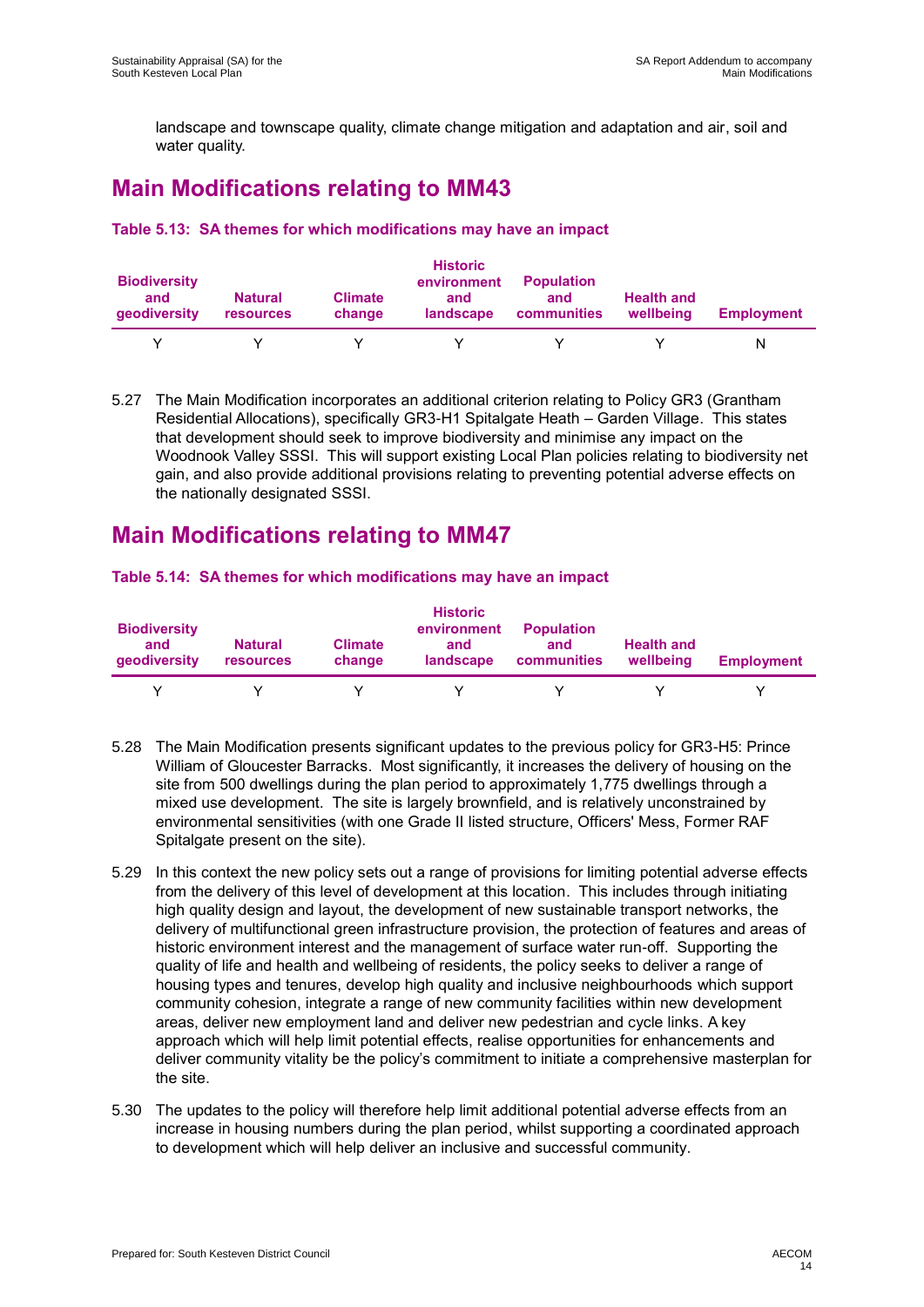### **Main Modifications relating to MM51**

| <b>Biodiversity</b><br>and<br>qeodiversity | <b>Natural</b><br><b>resources</b> | <b>Climate</b><br>change | <b>Historic</b><br>environment<br>and<br>landscape | <b>Population</b><br>and<br>communities | <b>Health and</b><br>wellbeing | <b>Employment</b> |
|--------------------------------------------|------------------------------------|--------------------------|----------------------------------------------------|-----------------------------------------|--------------------------------|-------------------|
|                                            |                                    |                          |                                                    |                                         |                                | N                 |

#### **Table 5.15: SA themes for which modifications may have an impact**

- 5.31 The Main Modification presents a new policy for the allocation of 107 dwellings at Manning Road, Bourne, west of the existing industrial estate.
- 5.32 The site is not significantly constrained by historic environment, landscape or biodiversity constraints. As such, the allocation of the site is unlikely to lead to significant environmental effects in relation to these themes. The southern part of the site is covered by a limited area of fluvial Flood Zone 2 associated with Carr Dyke Drain. This is recognised through the policy. which seeks to ensure the integration of the Carr Dyke as a positive landscape feature into the layout and provision of open space, and that the requisite easement to the Carr Dyke is provided to allow its maintenance. Otherwise, development of the site is likely to lead to the loss of Grade 3a agricultural land, which is land classified as the best and most versatile agricultural land. Whilst detailed agricultural land classification has not been undertaken on the site itself, land directly to the north of the site has been classified as such.
- 5.33 More broadly, the policy seeks to deliver a high quality development at this location, including through the implementation of a comprehensive rights of way network, initiating permeability with surrounding areas, landscape buffering with the industrial estate located to the east and the introduction of landscaping to limit impacts on landscape character to the north. The policy's commitment to the preparation of a masterplan for the site will also help ensure that a high quality, well designed development is secured.
- 5.34 As such, with the exception of the loss of land potentially classified as the best and most versatile agricultural land, no significant adverse effects are anticipated as a result of the new allocation at this location.

### **Main Modifications relating to MM54**

| <b>Biodiversity</b><br>and<br>geodiversity | <b>Natural</b><br><b>resources</b> | <b>Climate</b><br>change | <b>Historic</b><br>environment<br>and<br>landscape | <b>Population</b><br>and<br>communities | <b>Health and</b><br>wellbeing | <b>Employment</b> |
|--------------------------------------------|------------------------------------|--------------------------|----------------------------------------------------|-----------------------------------------|--------------------------------|-------------------|
|                                            |                                    |                          |                                                    |                                         |                                |                   |

**Table 5.16: SA themes for which modifications may have an impact**

5.35 The Main Modification increases the size of the residential allocation at site LV-H1 Wilsford Lane in Ancaster through extending the allocation to the east. This increases the capacity of the site from 35 to 96 dwellings.

- 5.36 In terms of environmental constraints, the extension to the site is located away from key areas of historic environment sensitivity in Ancaster, including the Ancaster Roman Settlement scheduled monument and the Grade I listed Church of St Martin. Given topography and existing screening, the settings of these features are not likely to be affected adversely by the additional area of site which has been allocated.
- 5.37 The site is within an SSSI Impact Risk Zone relating to residential development of 100 dwellings or more. This relates to the presence of the Moor Closes SSSI (which is located to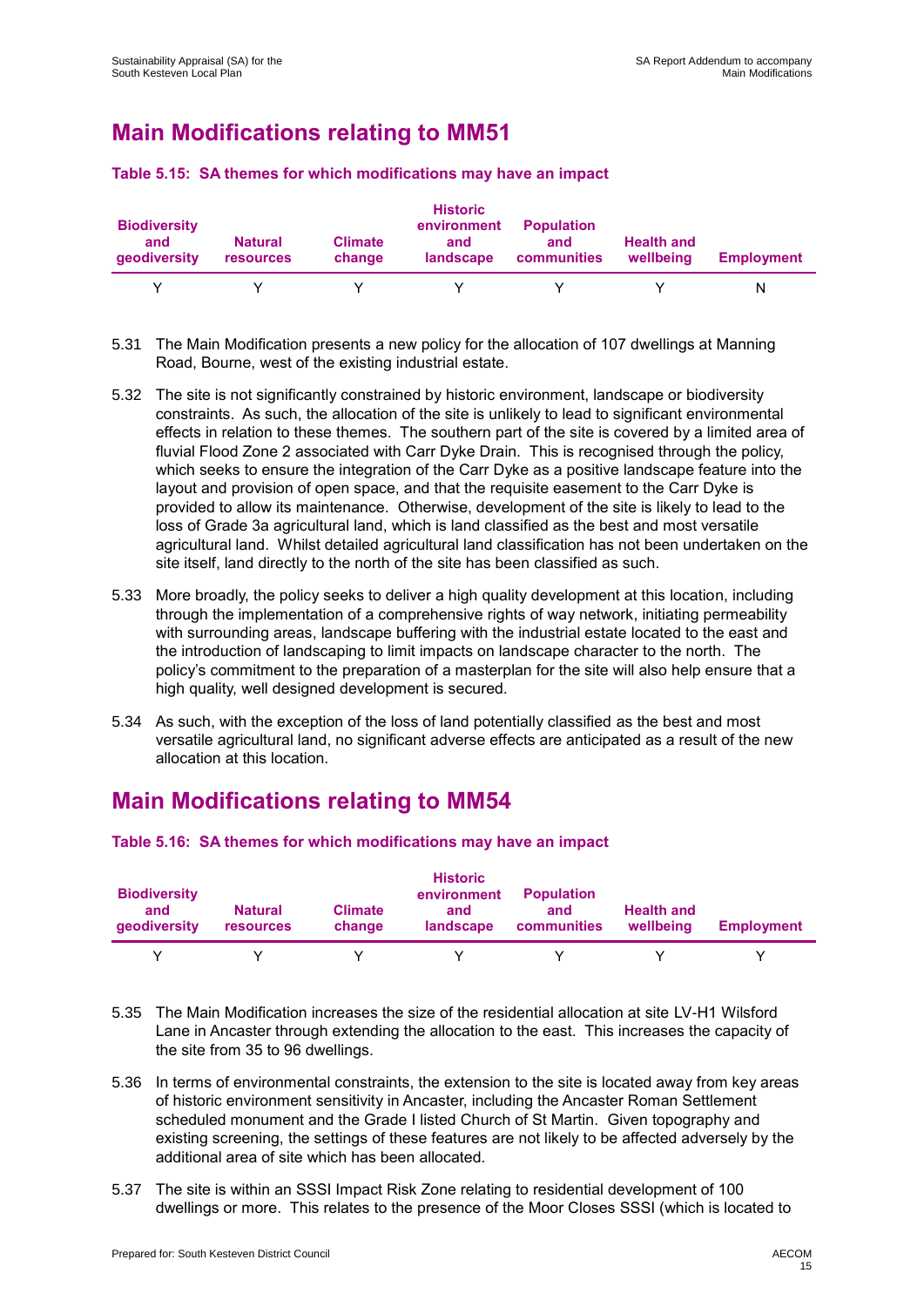the west of Ancaster) and the Ancaster Valley SSSI (which is located to the south). The expansion of the allocation to 96 dwellings is just within this threshold. The potential biodiversity value of the site is reflected by the existing policy provision, which states that "*development will provide net gains in biodiversity on site and contribute to wider ecological networks where possible*."

- 5.38 In terms of other environmental constraints, the site is located on the South Lincolnshire Edge Character Area. Potential impacts from an expansion of the site on landscape character will be limited by the policy's commitment to implement landscape screening from the open countryside.
- 5.39 For these reasons the expansion of the site from the Main Modification is unlikely to lead to additional significant adverse effects in relation to the historic environment, biodiversity and landscape.
- 5.40 In terms of agricultural land quality, recent classification has not taken place on the site. However the pre-1988 national dataset suggests the land comprises Grade 3 agricultural land. Therefore, it is uncertain whether land at this location is Grade 3a land (which is land classified as the best and most versatile agricultural land) or Grade 3b land (which is land not classified as such).
- 5.41 The policy for the site has also been updated to provide further clarification on the Minerals Safeguarding Areas present in the area. This better recognises the minerals resources present in the area.
- 5.42 As such, with the exception of the possible loss of land classified as the best and most versatile agricultural land, no significant adverse effects are anticipated as a result of the extension of the allocation at this location.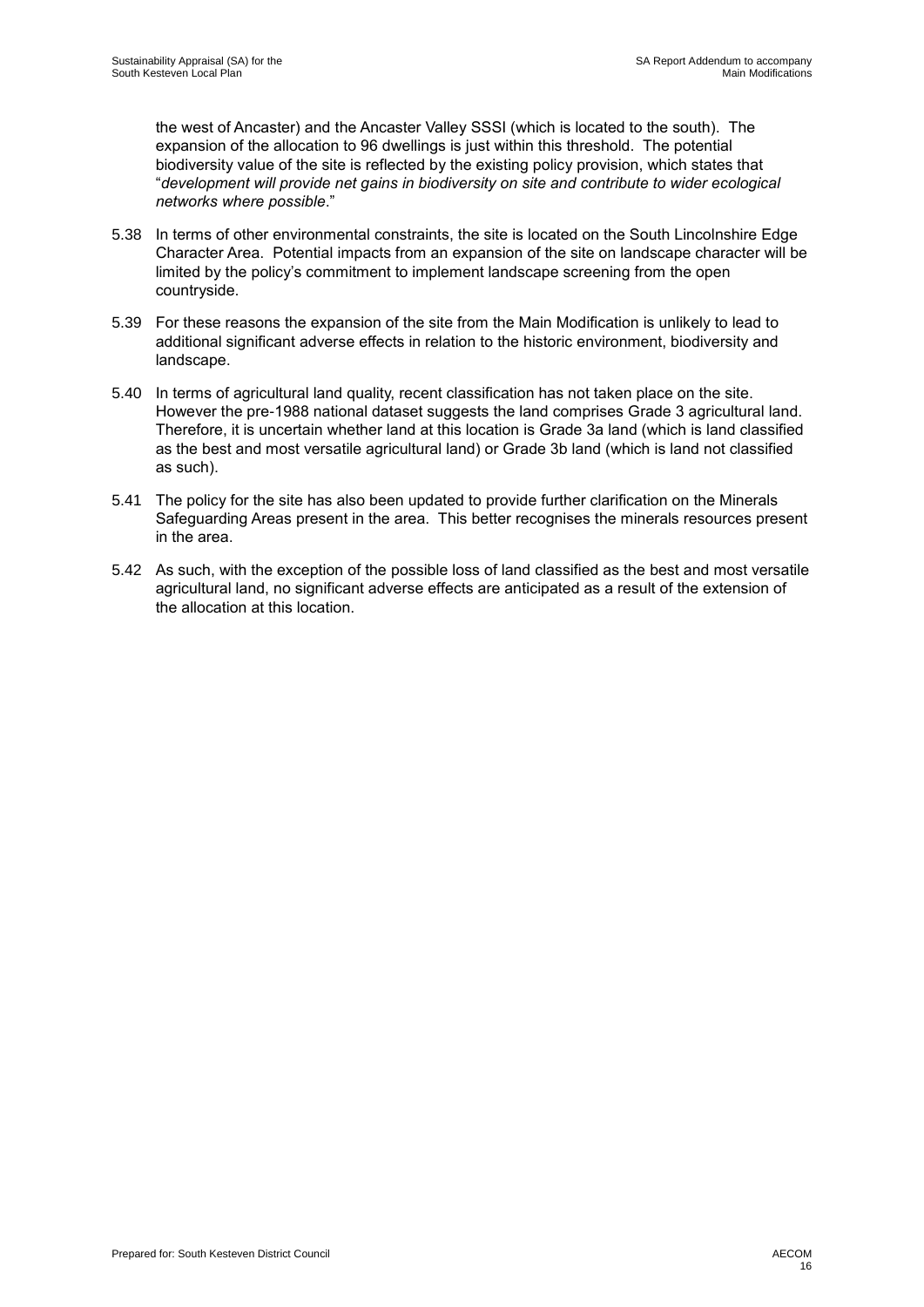## **6. Next steps**

### **Plan finalisation**

- 6.1 Subsequent to the current consultation the Inspector will consider all representations received, before deciding whether to report on the Local Plan's soundness (with modifications as necessary), or hold resumed examination hearings.
- 6.2 Assuming that the Inspector is ultimately able to find the Local Plan 'sound', it will then be adopted by South Kesteven District Council. At the time of adoption an 'SA Statement' will be published that explains the process of plan-making/SA in full and presents 'measures decided concerning monitoring'.